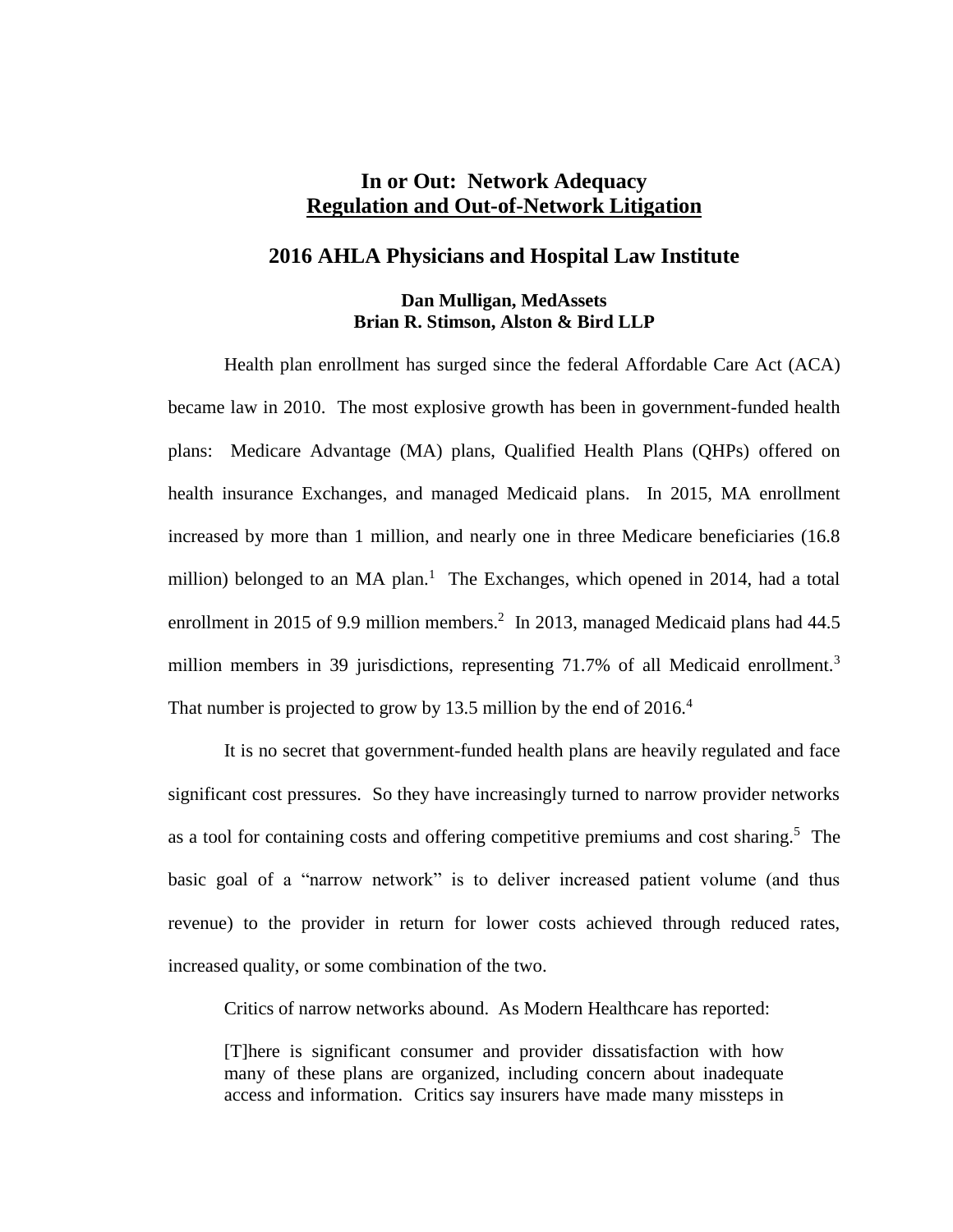building adequate networks and maintaining accurate, up-to-date provider directories. In some rural areas, there are too few in-network providers, forcing plan members to travel long distances to see one.<sup>6</sup>

In response to such dissatisfaction, the Centers for Medicare & Medicaid Services (CMS) have enhanced their network adequacy standards for Medicare Advantage Organizations (MAOs) for 2016. CMS has also proposed enhanced standards for QHPs and Medicaid managed care organizations (MCOs) for 2017.

These trends have significant consequences for providers. For some providers, the payor mix has shifted from traditional Medicare, traditional Medicaid, and employer group plans to government-funded plans. The competition to participate in the provider networks of the government-funded plans has stiffened as the networks have narrowed. At the same time, the legal remedies that out-of-network providers have against some government-funded plans are relatively limited. Out-of-network providers face new constraints on their ability to balance bill members of government-funded and commercial plans, while commercial payors are continuing to sue out-of-network providers to stop improper referrals and cost-sharing waivers.

Not surprisingly, the changing landscape is affecting contract negotiations between payors and providers. The side that understands the network adequacy requirements for government-funded plans, the legal remedies available to payors and out-of-network providers, and the legal constraints on balance billing will have an advantage at the bargaining table. To that end, this paper surveys the network adequacy requirements for MAOs, QHPs, and MCOs. It also analyzes new balance billing developments and recent out-of-network litigation.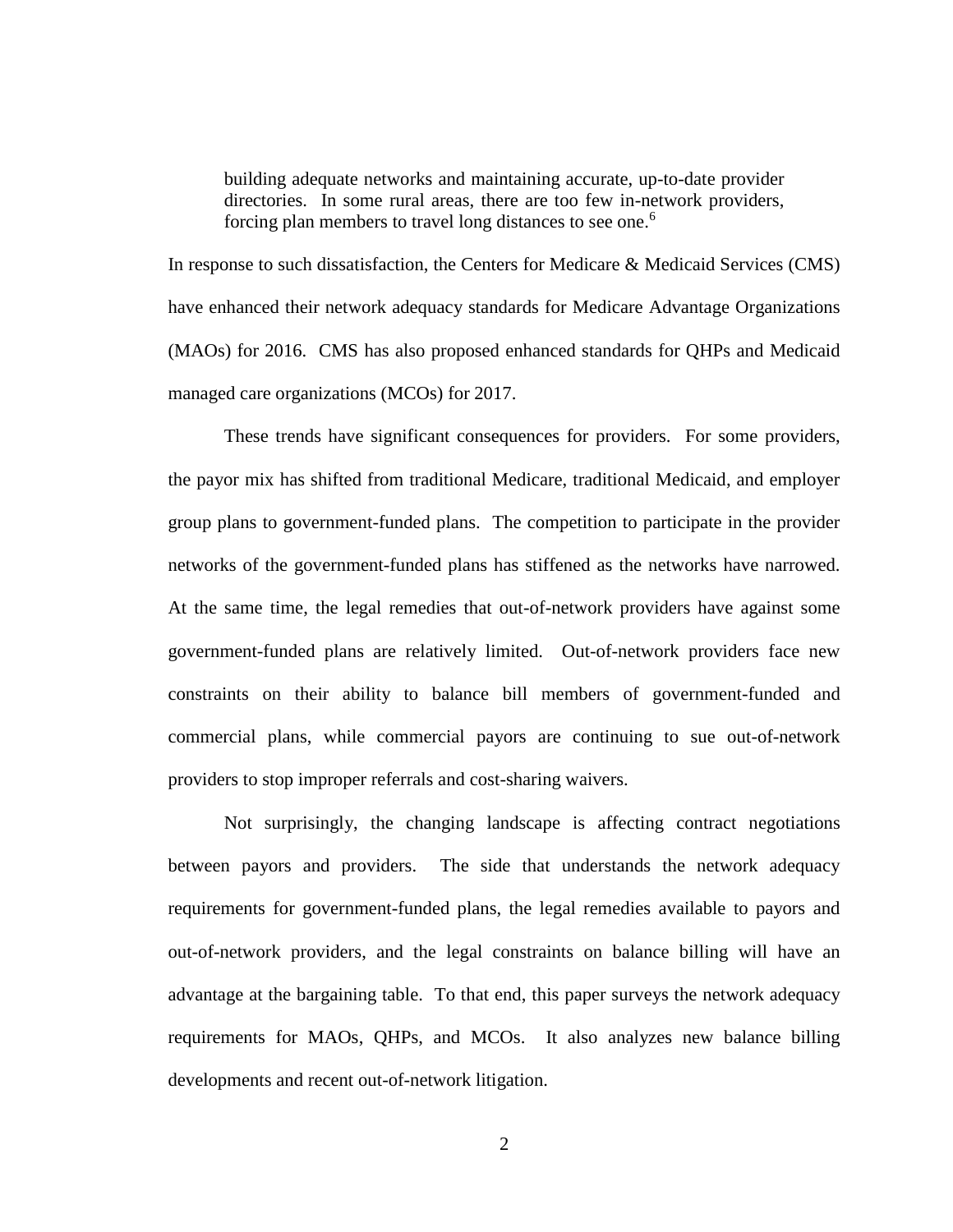# **I. CMS is expanding its network adequacy standards for MAOs and increasing its enforcement of those standards.**

MA is a managed care alternative to traditional Medicare. MAOs offer MA plans pursuant to contracts with HHS.<sup>7</sup> They must comply with the statutes and CMS regulations governing traditional Medicare and the MA program.<sup>8</sup>

#### A. CMS has established minimum network adequacy standards for MAOs.

CMS regulations require MAOs to ensure that all covered services "are available and accessible under the plan." That is, an MAO must "[m]aintain and monitor a network of appropriate providers that is supported by written agreements and is sufficient to provide adequate access to covered services to meet the needs of the population served."<sup>9</sup> To do so, the MAO must adopt its own written network adequacy standards that meet or exceed the minimum network adequacy standards established by  $CMS^{10}$ . The CMS standards have three quantitative criteria: (1) a minimum number of providers, (2) a maximum travel time to providers, and (3) a maximum travel distance to providers.<sup>11</sup> MAOs must continuously monitor their networks for compliance with those criteria, and take corrective action as necessary.<sup>12</sup>

The regulations also require disclosures. MAOs must disclose at the time of enrollment (and annually thereafter) "[t]he number, mix, and distribution (addresses) of providers from whom enrollees may reasonably be expected to obtain services ... ."<sup>13</sup> In other words, they must disclose their provider directory to MA plan members. MAOs must also make "a good faith effort to provide written notice of a termination of a contracted provider at least 30 calendar days before the termination effective date to all enrollees who are patients seen on a regular basis by a provider  $\dots$  ."<sup>14</sup>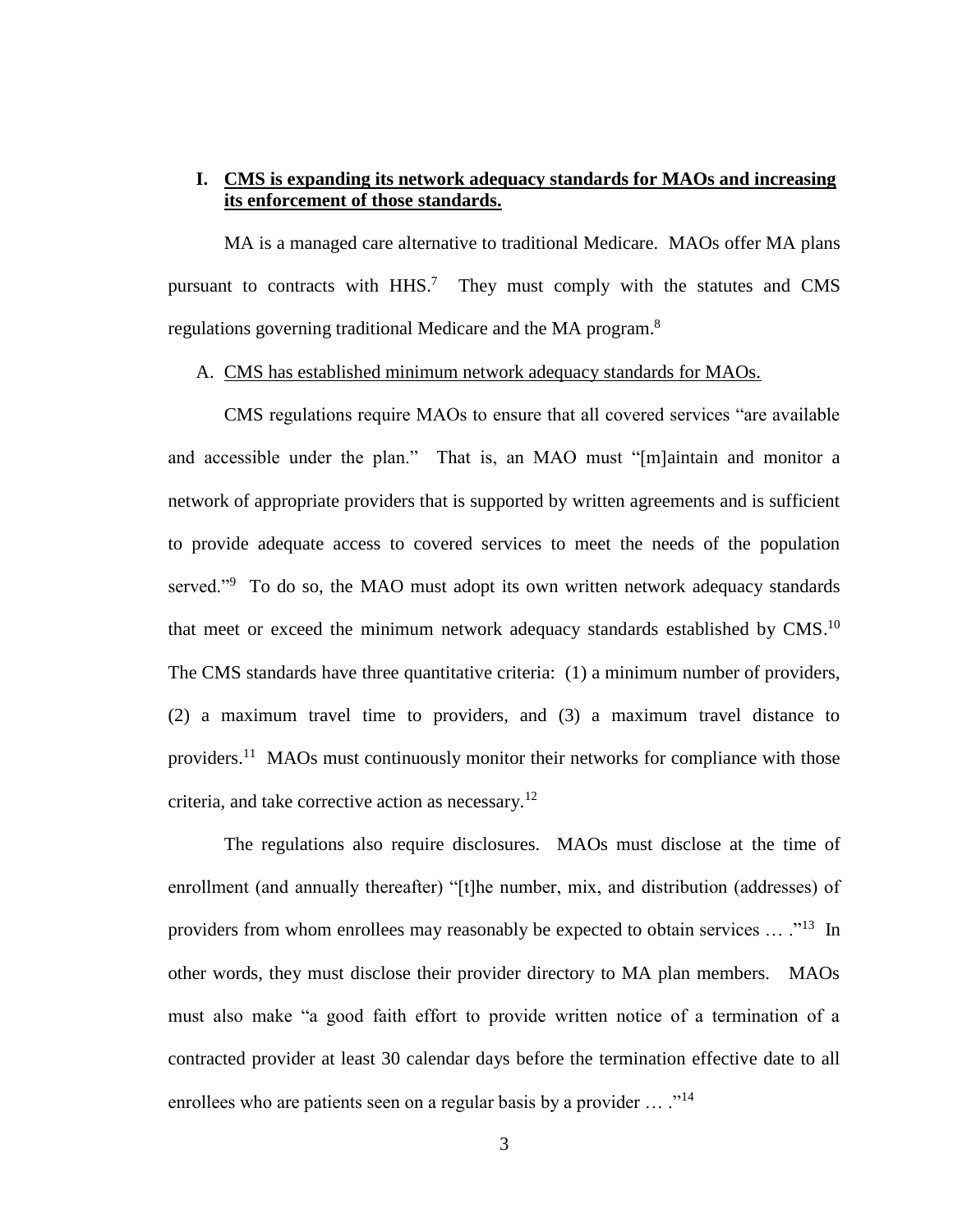In August 2015, the U.S. Government Accounting Office (GAO) issued a report criticizing CMS' network adequacy standards. The GAO found that CMS' quantitative criteria failed to measure the actual availability of network providers. Additionally, the GAO concluded that CMS applied its quantitative criteria only during the annual application process, did little to test the quantitative data supplied by MAOs during that process, failed to conduct compliance audits, and had not established any requirements for MAO disclosures regarding provider terminations.<sup>15</sup> Perhaps anticipating the GAO's report, CMS announced in its Final Call Letter for 2016 that it would be enhancing its network adequacy standards for MAOs.

B. CMS has enhanced its network adequacy standards for MAOs for 2016 by adding qualitative criteria and expanding enforcement activities.

CMS has announced that in 2016, "[p]roviders whose practices are closed or who are otherwise unavailable cannot be used to successfully meet our network adequacy standards." Going forward, the agency expects that MAOs will "establish and maintain a proactive, structured process that enables them to assess, on a timely basis, the true availability of providers which includes, as needed, an analysis to verify that the provider network is sufficient to provide adequate access … ." An effective process would include "at least monthly" contacts with providers "to ascertain their availability and, specifically, whether they are accepting new patients  $\dots$ ."<sup>16</sup>

MAOs are likewise "expected to update their online provider directories *in realtime*, which means that MAOs are to make updates when they are notified of changes in a provider's status, or when the MAO itself makes contracting changes to its network of providers."<sup>17</sup> Inaccuracies may be viewed "as an indication that the MAO may be failing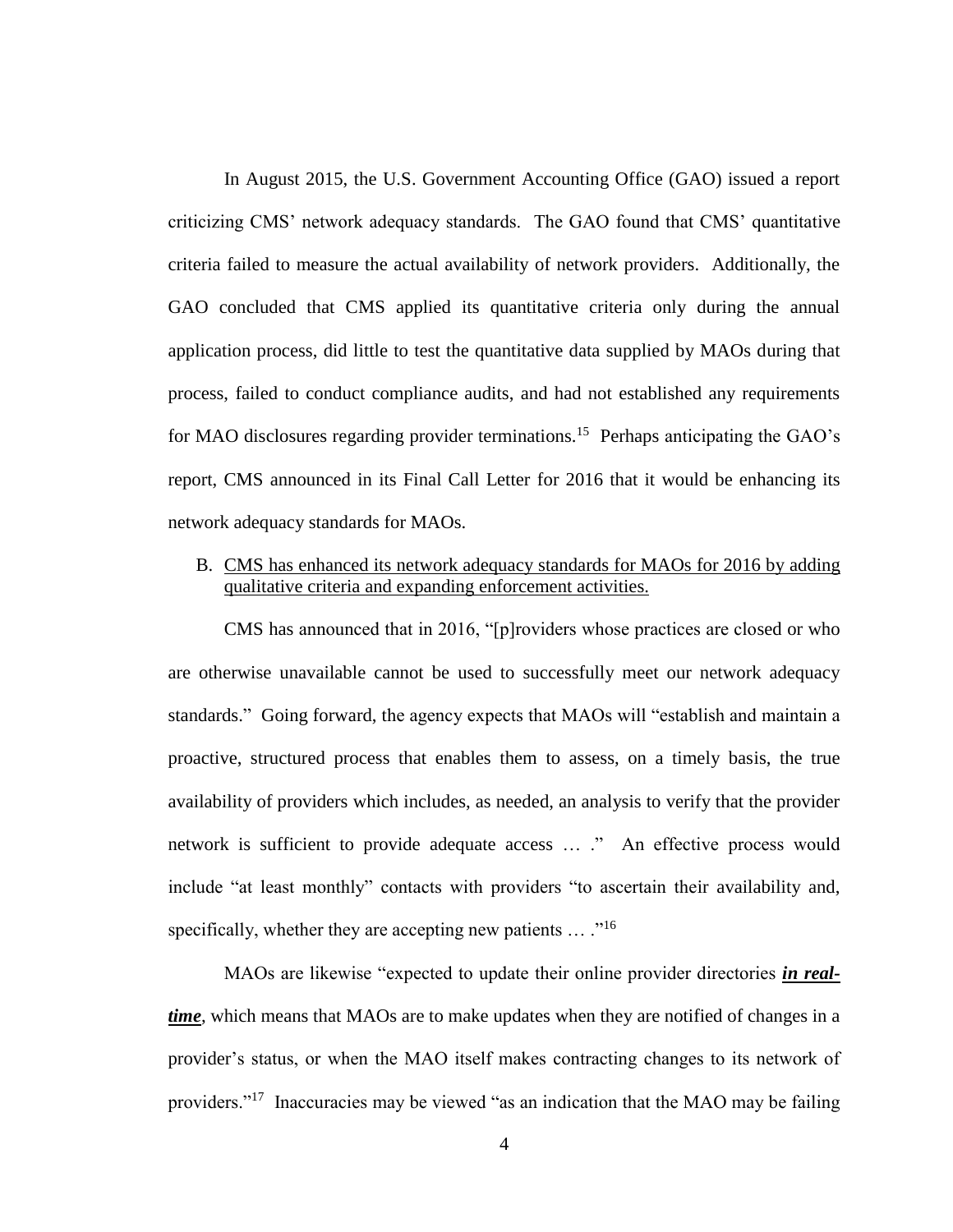established CMS access standards." CMS intends to enforce its standards through direct monitoring, post-application audits, and compliance and enforcement actions.<sup>18</sup>

CMS' new approach creates ongoing compliance risks for MAOs regarding provider access and availability. Those risks might prompt MAOs to proactively identify and cure any network gaps by contracting with additional providers. Non-contract providers might be able to leverage the same risks to their benefit during contract negotiations. Any added leverage for providers would be significant given that noncontract providers have only limited legal remedies against MAOs.

## C. The federal courts are split on whether non-contract providers must pursue claims against MAOs through the administrative process.

The threshold issue in any payment dispute between a non-contract provider and an MAO is whether the non-contract provider's legal claims are ones "arising under" the Medicare Act. Such claims are cognizable only under 42 U.S.C. §§ 1395ii, 405(g), and 405(h), which authorize civil actions for judicial review of final administrative decisions by the Secretary of HHS.<sup>19</sup> "A federal district court does not have subject matter jurisdiction over any claim arising under the Medicare Act until a claimant has first gone through [the HHS] administrative appeals process."<sup>20</sup> "[T]he exhaustion requirement applies to all claims arising under the Medicare Act."<sup>21</sup>

Consistent with this framework, CMS regulations require non-contract providers to challenge MAO "organization determinations" through the administrative appeals process. The non-contract provider's ultimate recourse under the regulations is an action for judicial review against the Secretary of HHS in federal court (assuming that the appeals process is exhausted and the amount-in-controversy requirements is met). The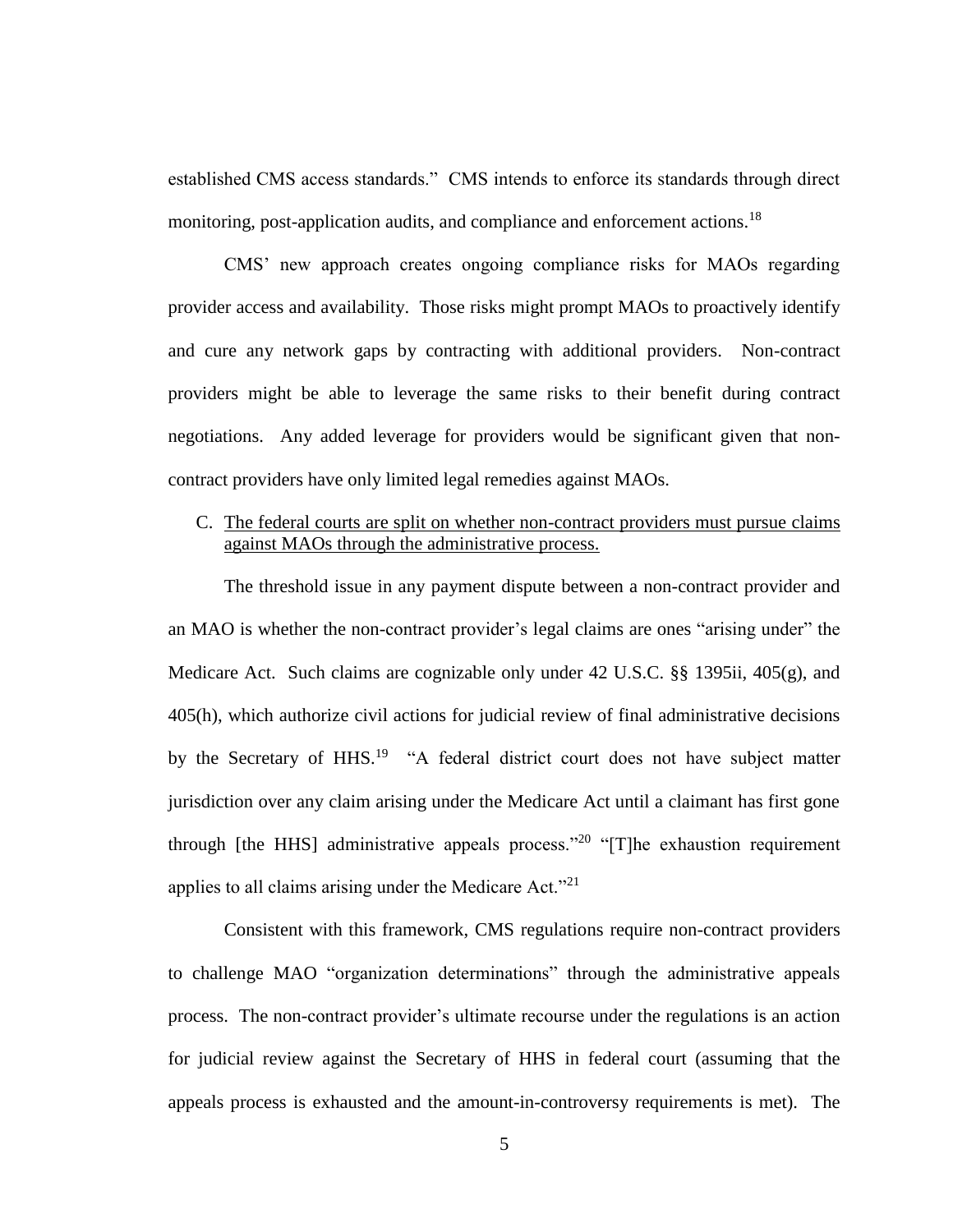steps in the administrative appeals process are detailed below.

An MAO has the right to pay—and a non-contract provider is obligated to accept as payment in full—the amount that traditional Medicare would have paid.<sup>22</sup> When the MAO pays below traditional Medicare, CMS encourages the non-contract provider to exhaust the MAO's internal dispute process and take whatever "other actions it deems appropriate." $23$  This begs the question of whether "other actions" may include bringing legal claims against the MAO without invoking the administrative process (as CMS requires when challenging an organization determination).

Federal courts disagree on whether federal or state courts have jurisdiction to answer this question. They likewise disagree on whether state common law claims against MAOs arise under the Medicare Act, and must go through the administrative process. The most recent cases addressing these issues are also discussed below.

*1. Challenges to organization determinations conclude with an action for judicial review against the Secretary of HHS in federal court.*

An organization determination is "any determination made by an [MAO] with respect to" payment for any "health services furnished by a provider other than the [MAO] that the enrollee believes ... [a]re covered under Medicare" or "[i]f not covered under Medicare, should have been furnished, arranged for, or reimbursed by the [MAO]."<sup>24</sup> Organization determinations include an "[MAO]'s refusal to provide or pay for services, in whole or in part, including the type or level of services, that the enrollee believes should be furnished or arranged for by the MA organization."<sup>25</sup> For example, coverage denials are organization determinations.

Non-contract providers may request an organization determination as the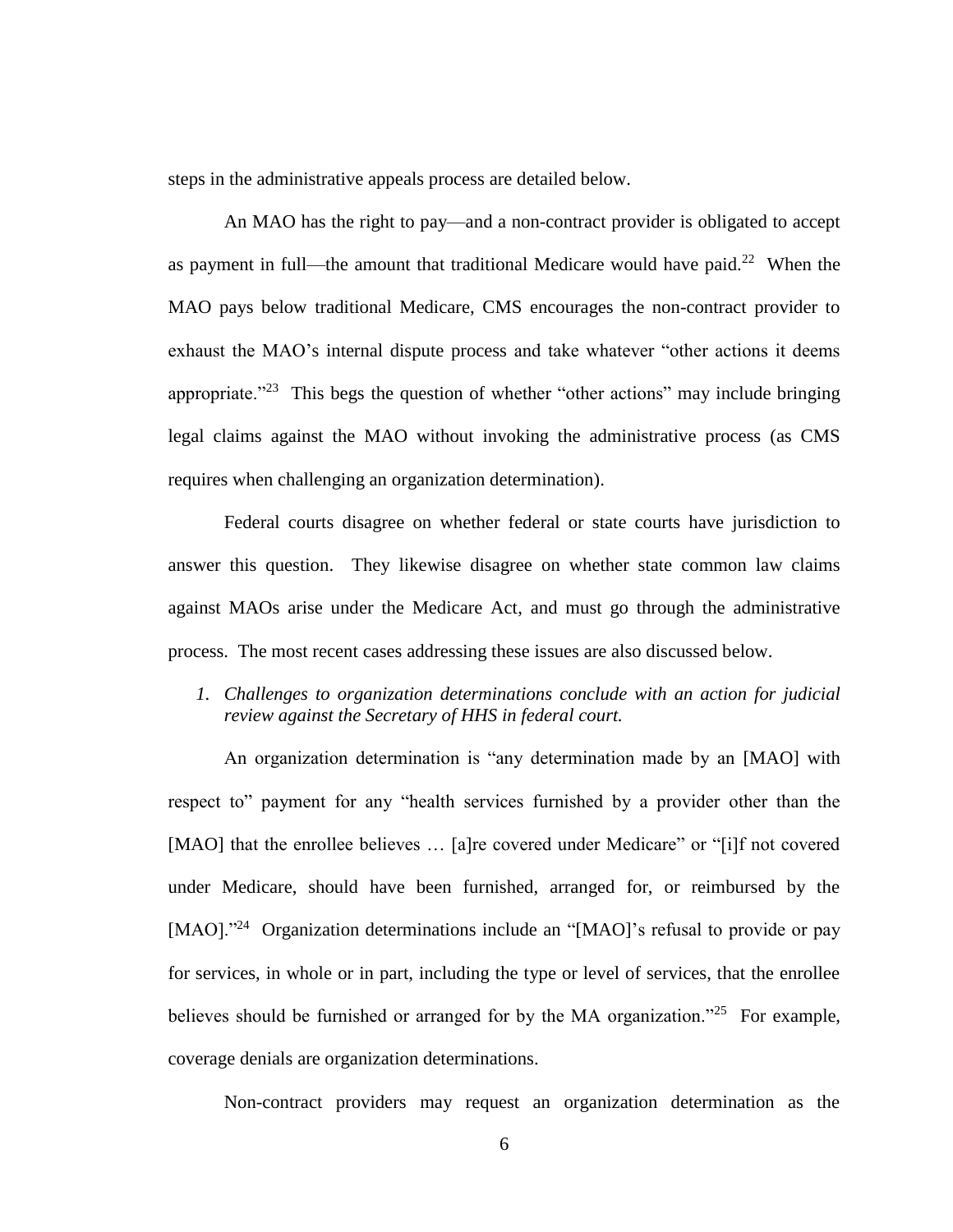representative of an enrollee, or directly.<sup>26</sup> The parties to an organization determination may thus include: the enrollee (including his or her representative); an assignee of the enrollee (that is, a physician or other provider who has furnished a service to the enrollee and formally agrees to waive any right to payment from the enrollee for that service); or any other provider determined to have an appealable interest in the proceeding.<sup>27</sup> The organization determination is binding on all parties—including any non-contract provider—unless it is reconsidered by the  $MAO.<sup>28</sup>$ 

As a first step in any Medicare appeal, a non-contract provider may seek reconsideration of an organization determination as a representative of the enrollee.<sup>29</sup> Alternatively, a non-contract provider may seek reconsideration directly if they complete a waiver of liability statement, which provides that they will not bill the enrollee regardless of the outcome of the appeal.<sup>30</sup> After the non-contract provider completes the waiver of liability, the enrollee ceases to have an appealable interest.<sup>31</sup>

If the reconsideration decision is unfavorable, then the matter must be reviewed by an independent outside entity that contracts with  $HHS$ .<sup>32</sup> If that outside entity issues an unfavorable decision and the amount-in-controversy threshold is met, then the noncontract provider may appeal a third time by requesting a hearing before an administrative law judge  $(ALI)$ .<sup>33</sup> If the decision of the ALJ is unfavorable, then the noncontract provider may file a fourth-level appeal with the Medicare Appeals Council  $(MAC)$ . The MAC's decision ends the administrative appeals process.<sup>34</sup>

So long as the four levels of the appeals process are exhausted and the amount-incontroversy threshold is met, "any party" may obtain judicial review by suing the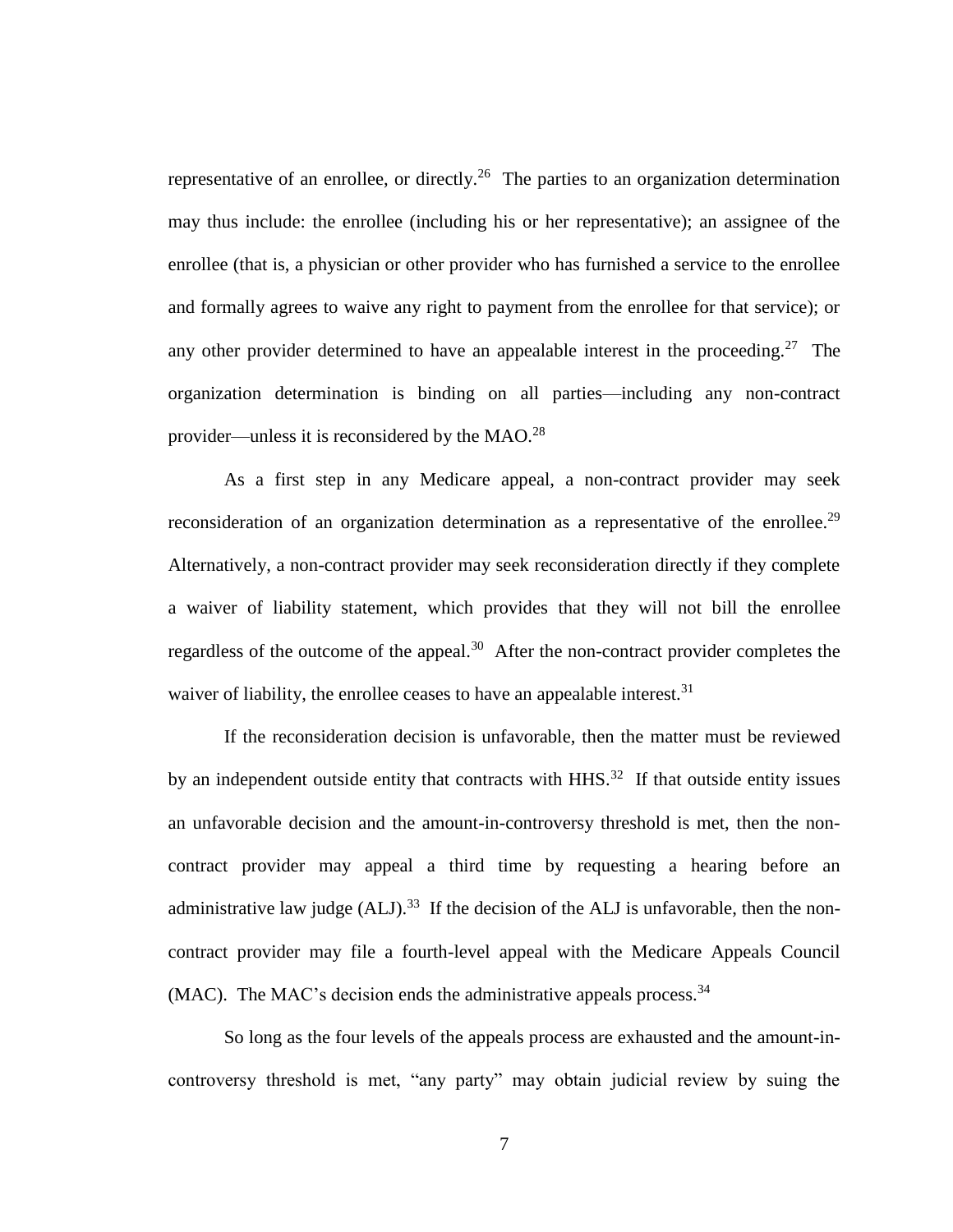Secretary of HHS in federal district court.<sup>35</sup> The district court conducts judicial review based on the administrative record.

### *2. Federal courts split on whether common law claims by non-contract providers arise under the Medicare Act and require administrative exhaustion.*

The U.S. Court of Appeals for the Third Circuit recently held in *MHA LLC v. HealthFirst, Inc.*, No. 15-1715, 2015 WL 7253669 (3d Cir. Nov. 17, 2015), that a noncontract provider's claims against an MAO for unjust enrichment and breach of implied contract belonged in state court. The provider alleged that the MAO "improperly asserted that certain services were not authorized or did not qualify as emergency care, wrongly denied claims as untimely, and/or ignored or refused to process them." Such conduct was supposedly meant to pressure the provider into going in network.

The Third Circuit analyzed the jurisdictional issue by applying the test for embedded federal issues announced by the U.S. Supreme Court in *Grable & Sons Metal Products, Inc. v. Darue Engineering & Manufacturing*, 545 U.S. 308 (2005). Under that test, there is federal jurisdiction if the state law claim necessarily raises a federal issue that is disputed and substantial, and any congressionally approved balance of federal and state jurisdiction will not be disturbed. The Third Circuit found state jurisdiction because the parties' claims and defenses did not require statutory interpretation. Any interpretive questions were not "actually disputed and substantial," and state courts were competent to apply the Medicare laws to the facts. The Third Circuit did not address the issue of administrative exhaustion expressly, beyond remanding to state court.

The Third Circuit declined to follow *New York City Health and Hospitals Corporation v. WellCare of New York, Inc.*, 769 F.Supp.2d 250, 258-59 (S.D.N.Y. 2011),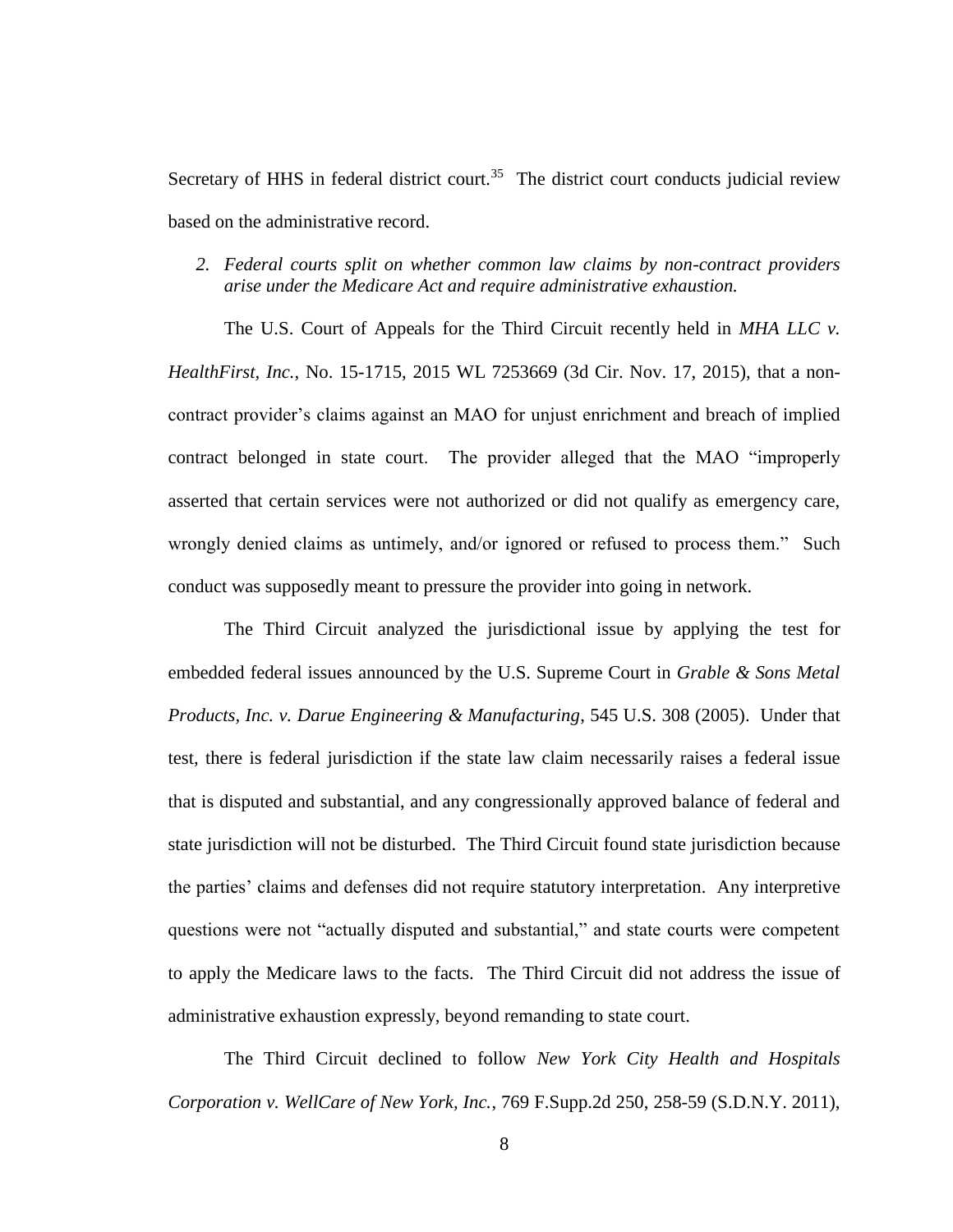where a non-contract provider brought common law claims against an MAO to recover alleged underpayments, and the district court found federal jurisdiction under *Grable*. While the district court in *WellCare* found federal jurisdiction, it declined to order administrative exhaustion. It reasoned that "the mandatory administrative review process does not apply to payment disputes between an [MAO] and a Non-Contracted Provider that does not involve government liability or enrollee liability."

The district court in *Ohio State Chiropractic Association v. Humana Health Plan, Inc.*, No. 5:14cv2313, 2015 WL 350391 (N.D.Ohio Jan. 23, 2015) reached the opposite conclusion on the exhaustion issue after exercising removal jurisdiction over the providers' claims against the MAO under the federal officer doctrine. The MAO had recouped alleged overpayments from the providers by reducing subsequent payments to them. The providers responded by suing the MAO in state court for breach of implied contract, and declaratory and injunctive relief. The MAO removed under the theory that it was acting as a federal officer when recouping the overpayments.

The district court found that the providers' action was inexorably intertwined with a claim for Medicare benefits—and arose under the Medicare Act—because any resolution of the MAO's recoupment rights would alter the MA plan's future estimated medical expenses. That alteration would directly impact not only the Government's finances but also future premiums for MA members. The district court accordingly dismissed based on the providers' failures to exhaust administrative remedies<sup>36</sup>

The providers in *Ohio State Chiropractic Association* have appealed the district court's ruling to the U.S. Court of Appeals for the Sixth Circuit. On November 23, 2015,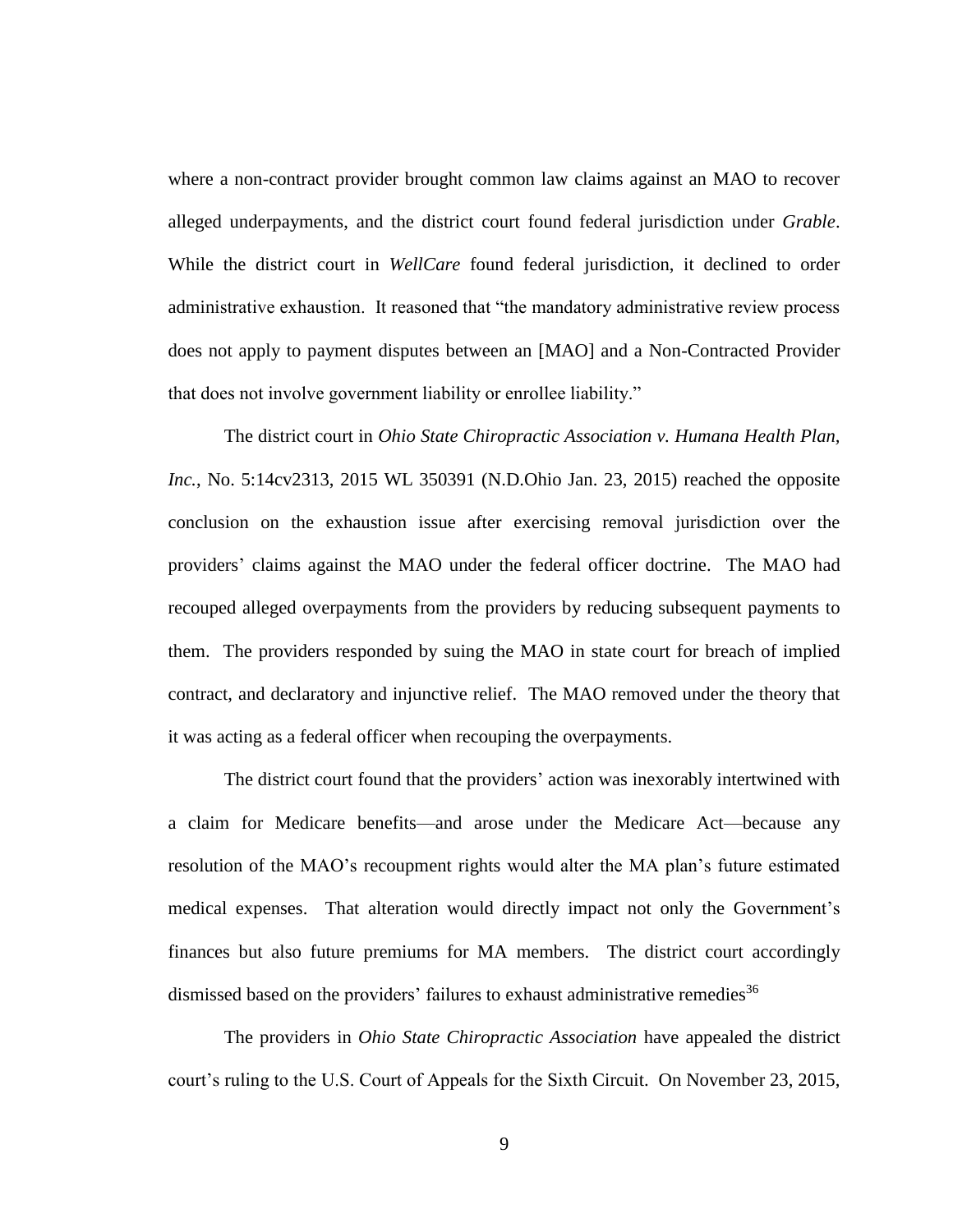the Sixth Circuit asked the U.S. Department of Justice (DOJ) to fil an amicus brief on behalf of HHS that addresses the federal officer jurisdiction and administrative exhaustion issues. The DOJ's amicus brief and the Sixth Circuit's forthcoming ruling should inform how payors and providers approach those issues going forward.

#### **II. CMS and the NAIC have proposed new standards for QHPs on network adequacy, provider transitions, and "surprise bills."**

Issuers offer QHPs to consumers on the Exchanges created by the ACA. CMS must certify QHPs before they can be offered. QHPs must be recertified annually. During certification and recertification, CMS assesses whether each QHP meets the ACA's network adequacy requirement. Specifically, the ACA requires that each QHP "ensure a sufficient choice of providers … and provide information to enrollees and prospective enrollees on the availability of in-network and out-of-network providers."<sup>37</sup> Each QHP must have a network that is "sufficient in number and types of providers, including providers that specialize in mental health and substance abuse services, to assure that all services will be accessible without unreasonable delay.<sup>38</sup> Each issuer must "make its provider directory for [its] QHP available to the Exchange for publication online … and to potential enrollees in hard copy upon request. In the provider directory, [the] QHP issuer must identify providers that are not accepting new patients."<sup>39</sup>

On December 2, 2015, CMS proposed a rule for QHPs offered on Federallyfacilitated Exchanges (FFEs) that would establish new standards in three areas: (1) network adequacy, (2) provider transitions, and (3) surprise bills. If finalized, the proposed rule would apply to QHP certifications and re-certifications during the 2017 plan year. CMS' proposed rule follows the National Association of Insurance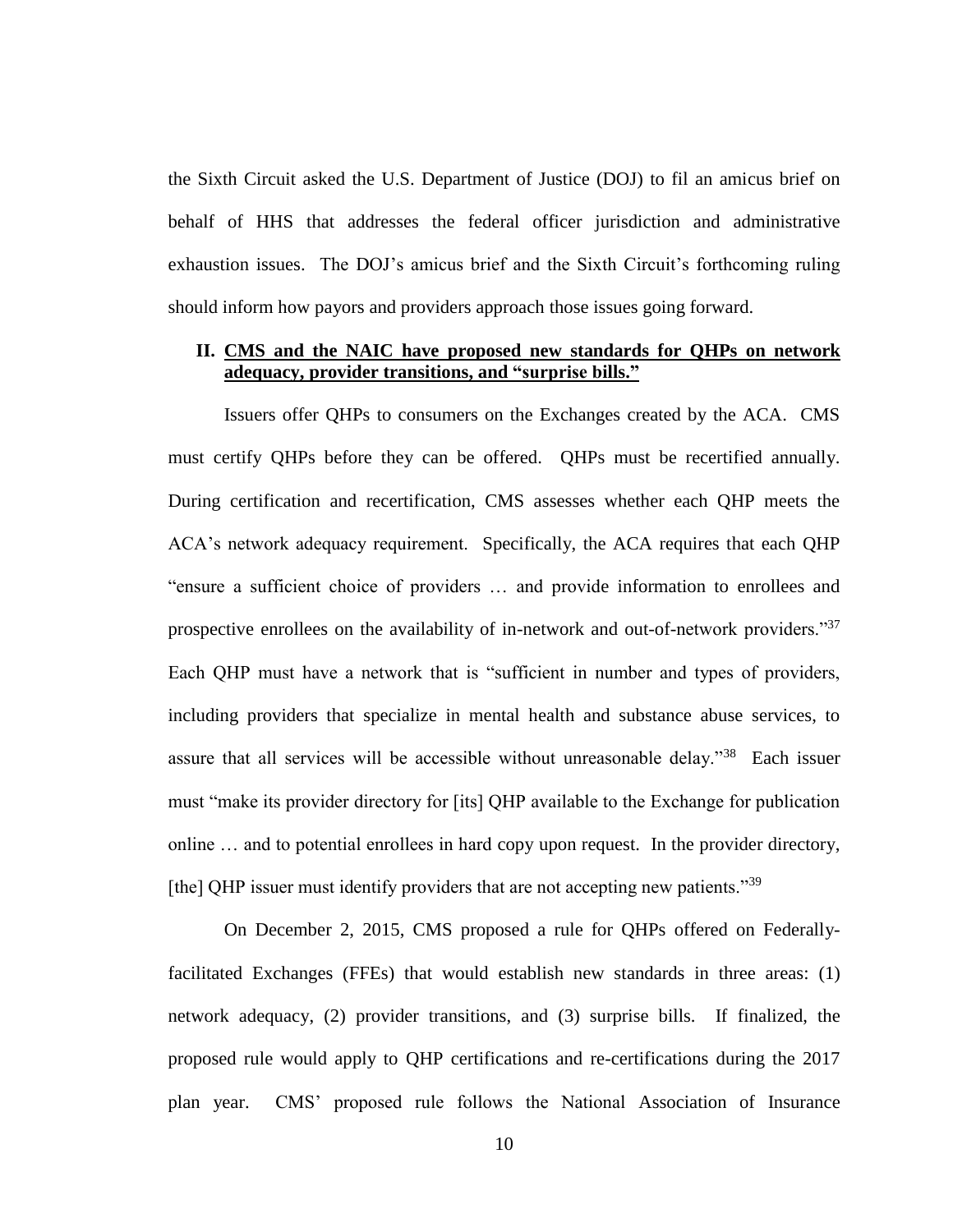Commissioner's (NAIC) adoption of its Health Benefit Plan Network Access and Adequacy Model Act on October 12, 2015. The NAIC Model Act addresses the same three issues in a more comprehensive manner. The implications of the proposed rule and the NAIC Model Act are significant for both issuers and providers.

# A. CMS' proposed default network adequacy standards for QHPs are similar to the quantitative standards for MA plans, and are therefore favorable to issuers.

CMS' proposed rule enables the States to participate in regulating the network adequacy of QHPs. Under the proposed rule, FFEs would rely on State reviews for network adequacy in States in which an FFE operates, provided that CMS determines that the State uses "an acceptable quantifiable metric commonly used in the health industry to measure network adequacy, approved by HHS."<sup>40</sup> "An acceptable quantifiable metric" would include, at a minimum: (i) CMS' default standard for FFEs, consisting of a countyspecific time and distance standard similar to what CMS uses for MA plans; or (ii) prospective minimum provider-covered person ratios for the specialties with the highest utilization rate for the State. In States that do not review for network adequacy, the FFE would conduct an independent review under CMS' default standard for FFEs.<sup>41</sup> Much like MAOs, issuers would be permitted to submit a proposed justification for why any variances are reasonable and should be approved.<sup>42</sup>

The quantitative default standards are not meant to "prohibit narrow networks or otherwise impede innovation in plan design." Rather, they are intended "to establish a minimum floor consistent with the levels generally maintained in the market today."<sup>43</sup> CMS projects that less than 10 percent of QHPs would fall below the standards. $^{44}$  So the impact for most issuers should be limited.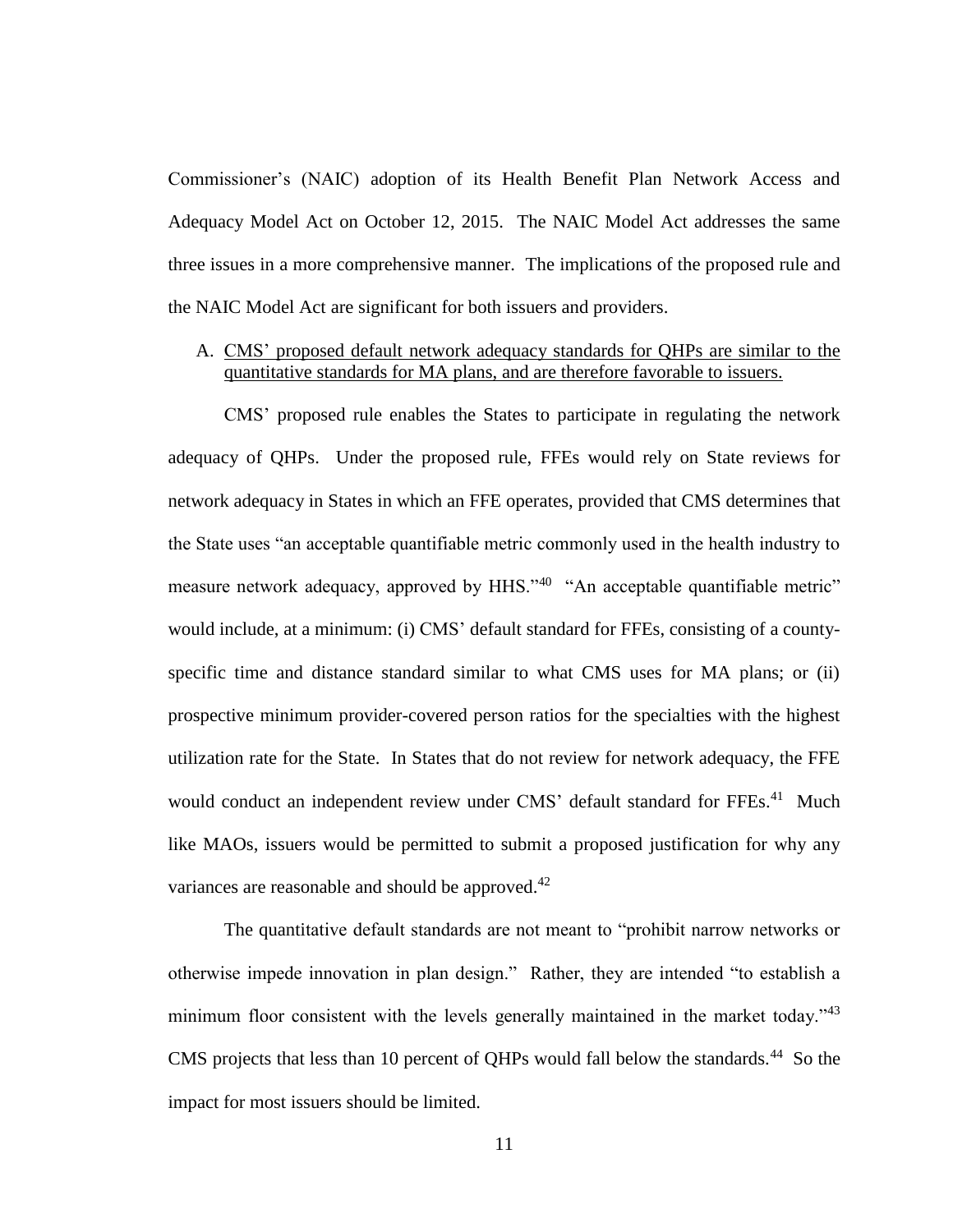Nevertheless, the quantitative default standards are "designed to dovetail" with the NAIC Model Act, and "allow States flexibility to apply a standard that takes into consideration their specific needs."<sup>45</sup> The NAIC Model Act contains a network adequacy standard that requires access "without unreasonable *travel or* delay," and is therefore more robust than what appears in CMS's existing regulations.<sup>46</sup> The NAIC Model Act would make the state's Insurance Commissioner responsible for determining network adequacy by reference to "reasonable criteria," which may include both quantitative criteria (e.g., "[w]aiting times for an appointment with participating providers") and qualitative criteria (e.g., "[t]he ability of the network to meet the needs of covered persons, which may include low income persons, children and adults with serious, chronic or complex health conditions or physical or mental disabilities  $\dots$ .").<sup>47</sup>

CMS has solicited comments on "other network adequacy standards that may be appropriate to apply to QHPs in an FFE in future years, including standards included in the [NAIC Model Act]."<sup>48</sup> For example, CMS has solicited comment on whether to add a "wait time standard," and require issuers to survey contracted providers to determine whether they are accepting new patients. $49$  This is significant because CMS anticipates that its proposed rule will affect only a small percentage of QHP networks. A transition to the more robust NAIC framework might create pressure on issuers to contract with enough providers to ensure that care is not only accessible but also available.

B. CMS' proposed standards for continuity of care during provider transitions are less flexible than those of the NAIC Model Act.

CMS proposes requiring issuers to make a "good faith effort to provide written notice of discontinuation of a provider 30 days prior to the effective date of the change or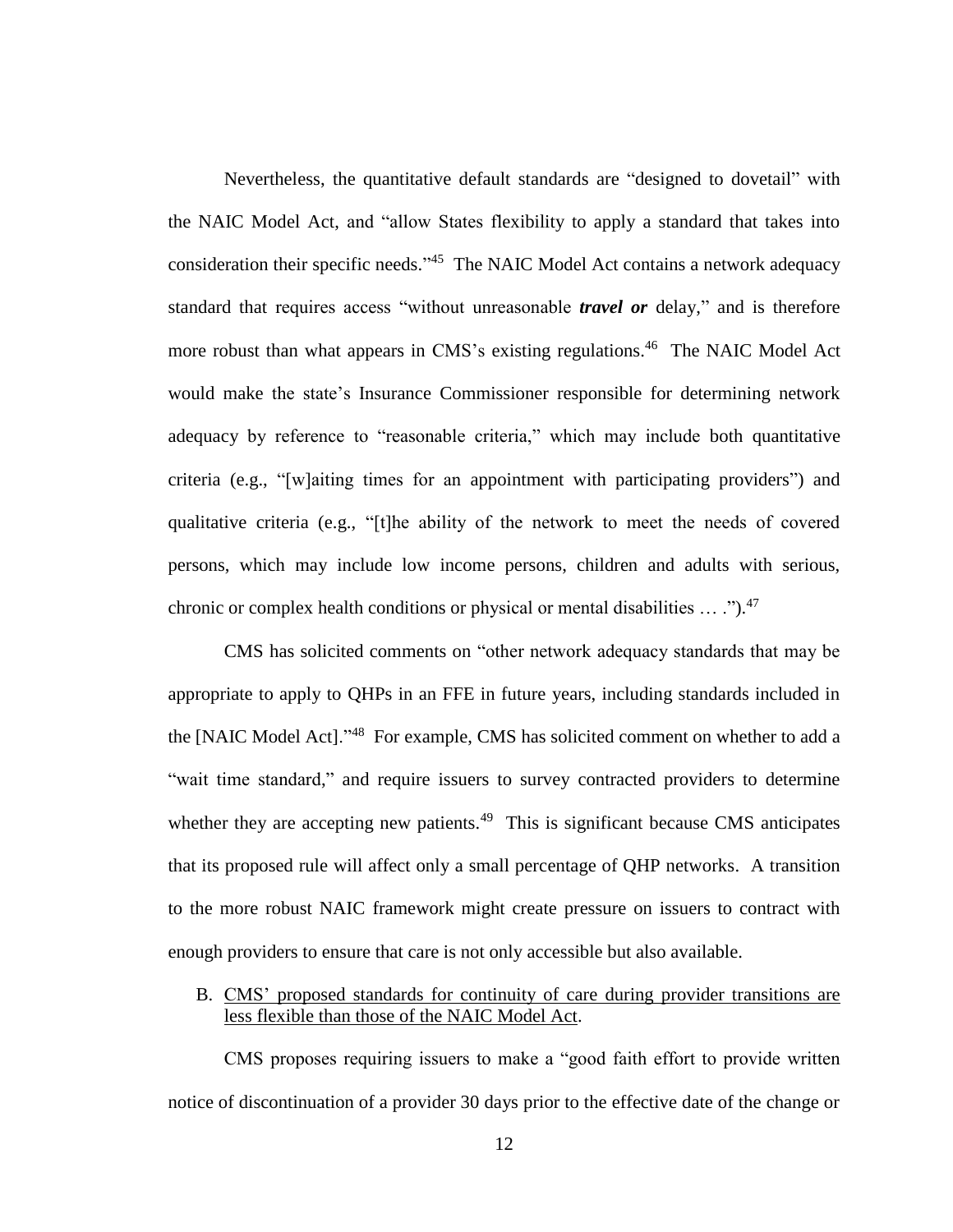otherwise as soon as practicable, to enrollees who are patients seen on a regular basis by the provider or who receive primary care from the provider."<sup>50</sup> A good faith effort would have to be made regardless of the reason for the discontinuation. For terminations without cause, the issuer would have to permit any enrollee in "active treatment" to continue their treatment until it is complete, or for 90 days, whichever is shorter. The continued treatment would be at in-network cost-sharing rates.<sup>51</sup>

In contrast, the NAIC would require health carriers and participating providers to give at least sixty (60) days written notice to each other before the provider is removed, or leaves the network without cause. The health carrier would have to make a good faith effort to provide written notice within thirty (30) days to all covered persons who are patients seen by the provider on a regular basis, regardless of whether the provider is removed or leaves without cause.<sup>52</sup> If the provider is a primary care professional, then the good faith obligation to provide written notice would extend to all covered persons who are patients.<sup>53</sup> The thirty (30) days would run from the health carrier's issuing or receiving of the notice exchanged with the provider.<sup>54</sup> In addition to providing notice, the health carrier would have to make available to the patient a list of participating providers plus information on how to request continuity of care. 55

The potential continuity of care period for covered persons undergoing an "active course of treatment" would extend to the earlier of: (a) termination of the course of treatment; (b) ninety (90) days, unless the Medical Director determines that a longer period is necessary; (c) the date that care is successfully transitioned to a participating provider; (d) the date that benefit limitations under the plan are met or exceeded; or (e)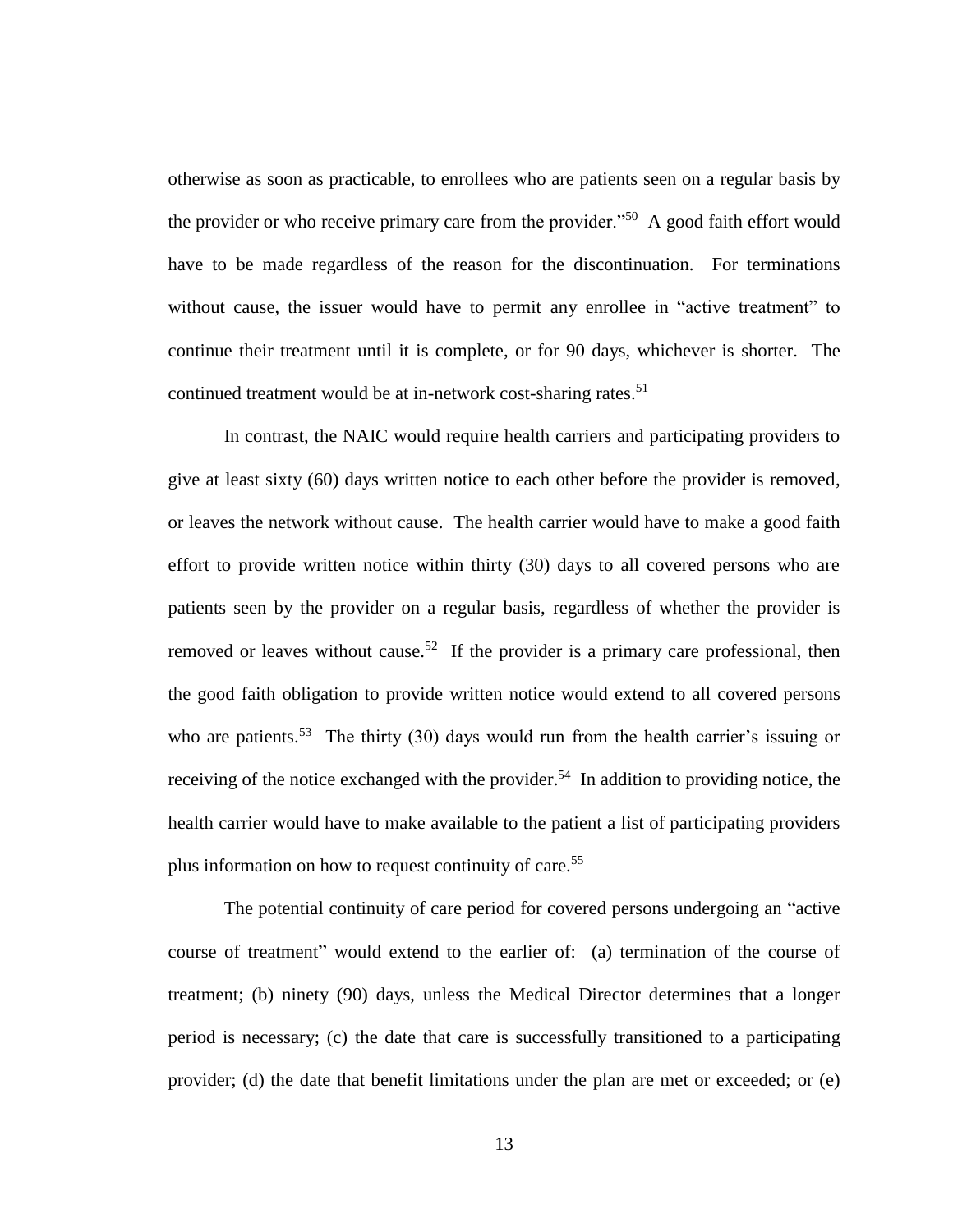the care becoming medically unnecessary.<sup>56</sup> Continuity of care would be granted by the health carrier only when the provider agrees in writing to continue the terms of its provider contract with the health carrier as to the individual patient, *and* forego seeking payment from the patient beyond what the patient would have owed if the provider was still participating in the health carrier's network.<sup>57</sup>

The NAIC definition of "active course of treatment" and the CMS definition of "active treatment" are the same. Both terms mean: (I) an ongoing course of treatment for a life-threatening condition; (II) an ongoing course of treatment for a serious acute condition; (III) the second or third trimester of pregnancy; or (IV) an ongoing course of treatment for a health condition for which a treating physician or health care provider attests that discontinuing care by that physician or health care provider would worsen the condition or interfere with anticipated outcomes.<sup>58</sup> The NAIC also defines the terms "life-threatening health condition" and "serious acute condition."<sup>59</sup> CMS has solicited comment on whether those terms should be defined in its final rule.<sup>60</sup>

The NAIC Model Act is more flexible than the CMS standard when it comes to determining the end date of the continuity of care period. It also conditions the health carrier's continuity of care obligation on the provider's agreement to temporarily continue the prior contractual arrangement. It is thus a mixed bag for health carriers and providers that is less friendly to enrollees than the CMS standard.

# C. CMS' proposed standards for out-of-network cost sharing for "surprise bills" are simpler and more provider-friendly than those in the NAIC Model Act.

A so-called "surprise bill" for out-of-network services results when an enrollee chooses an in-network facility, and unknowingly receives services from an out-of-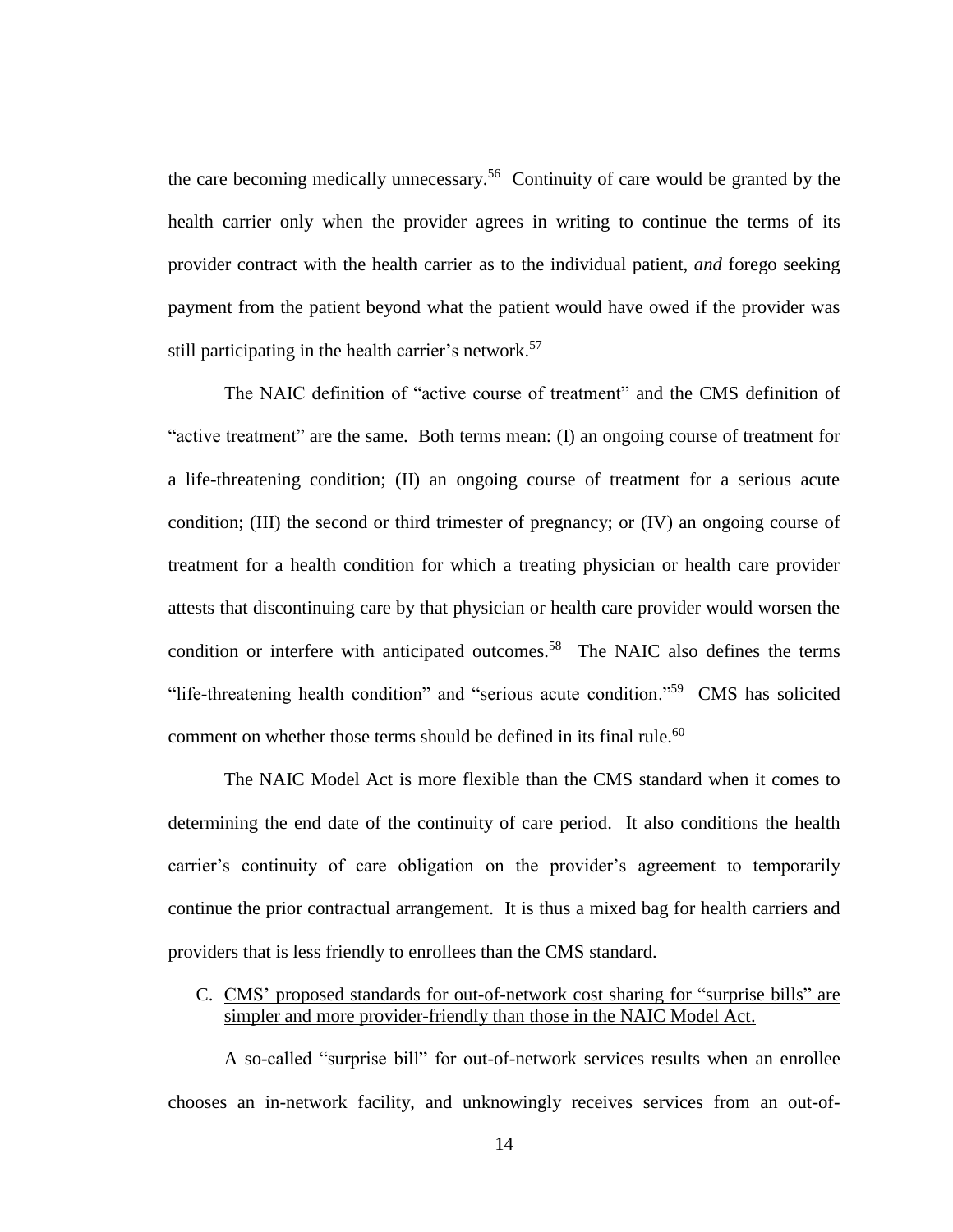network provider (*e.g.*, an anesthesiologist) who provides services at the facility. The billed charges for the out-of-network services exceed the in-network allowable. The enrollee must absorb those charges notwithstanding their efforts to obtain only innetwork services from the facility and its associated providers.

CMS' proposed rule would protect QHP enrollees from surprise bills by requiring the issuer to choose between two options. The first option would be to count any costsharing paid for an essential health benefit furnished by an out-of-network provider in an in-network setting towards the enrollee's annual limit on in-network cost-sharing. The second option would be to provide the enrollee with at least ten business days' written notice that using the out-of-network provider may lead to additional charges (including balance bills) that will *not* count towards the annual limit on in-network cost-sharing. 61 CMS' proposed rule *would not impose any obligations on providers*, nor would it preempt state laws that go further in protecting enrollees from surprise bills. $62$ 

If adopted, the NAIC Model Act would go beyond than CMS' proposed rule in protecting enrollees. It would do so by imposing requirements on not only health carriers but also non-participating facility-based providers (NFPs) and facilities:

- *Facilities would have to disclose non-emergency out-of-network services*. The facility's written disclosure would have to inform the patient that they might receive out-of-network services from a NFP, describe the range of charges for such services, and inform the patient that they may either accept their charges or invoke their legal remedies. The facility would have to obtain signatures from the inpatients that acknowledge receipt of the disclosures. 63
- *Health carriers would have to disclose out-of-network non-emergency services.*  The health carrier's disclosure would have to occur at pre-certification, and inform the covered person of the potentially higher cost-sharing and balance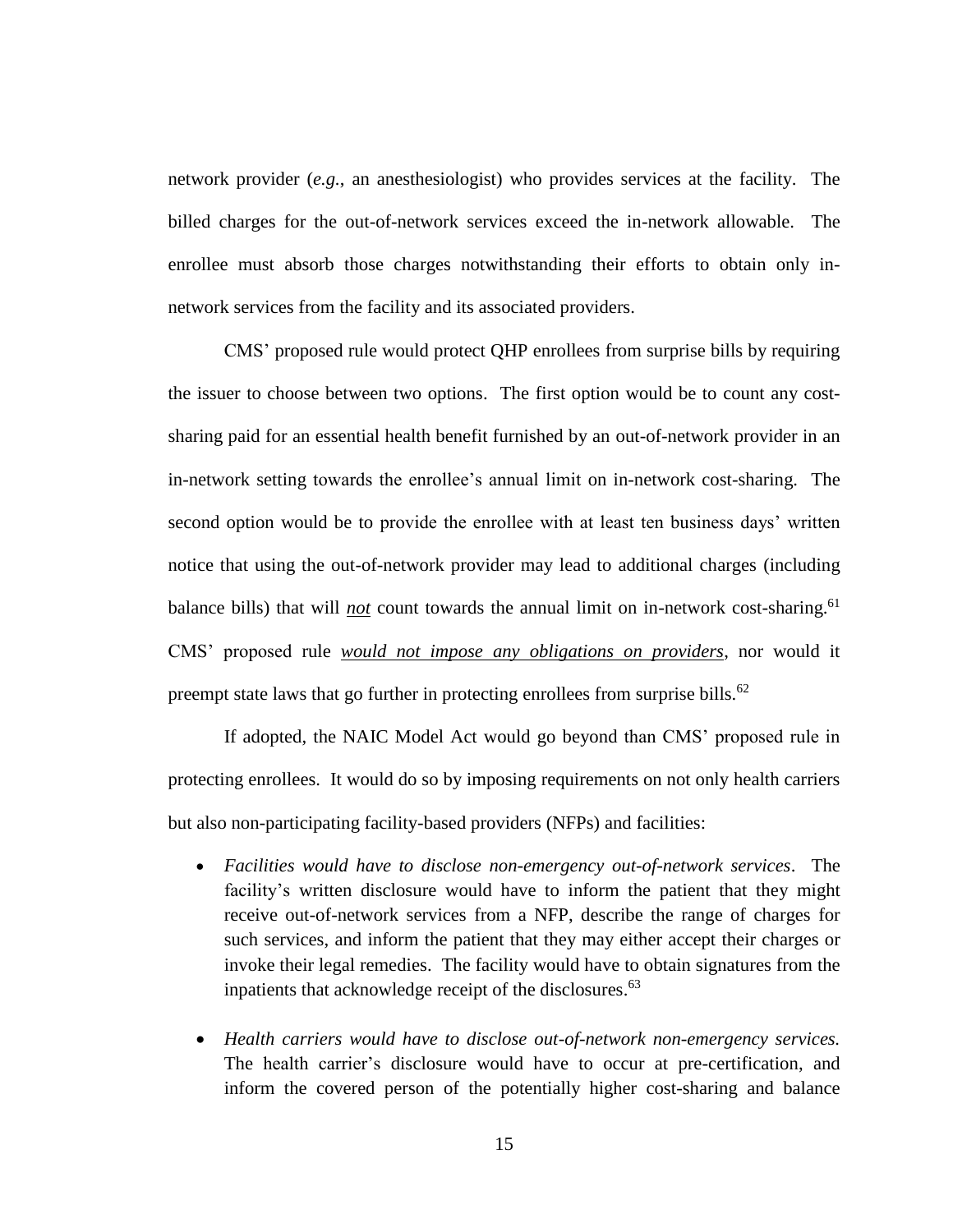billing that would result if a NFP were to perform the services. The notice would also have to state what the plan will pay for the services performed by a NFP, and identify any covered services that are available from participating providers.<sup>64</sup>

- *NFPs would have to give billing notices for out-of-network emergency services.* The NFP's billing notice would have to inform the covered person that they must pay their in-network cost-sharing amount, have no obligation to pay the remaining balance, and should forward the bill to their health carrier for consideration.<sup>65</sup>
- *NFPs would have to limit balance billing*. NFPs would have to provide "patient responsibility notices" informing covered persons that they may: (1) pay the balance bill; or (2) send the bill to their health care plan for processing under the health carrier's NFP billing resolution or mediation process if the delta between the charge and the plan's allowable exceeds a statutory threshold; or (3) rely on other rights or remedies under state law. NFPs who fail to give notice could not balance bill. If the NFP gives notice and the patient invokes dispute resolution, then the NFP could not collect more than the "appropriate cost sharing."<sup>66</sup>
- *Health carriers would have to establish programs for paying NFPs*. Payments by health carriers would be presumptively reasonable if they are based on the higher of the health carrier's contracted rate, or a statutory percentage of the Medicare rate. NFPs that do not accept the payment by the health could elect to mediate with the carrier (and split the costs of the mediation). Only after a failed mediation could the NFP seek a higher amount.<sup>67</sup>

The state Insurance Commissioner would enforce these requirements, together with the state agencies that regulate providers and facilities.<sup>68</sup>

The NAIC Model Act approach bears some similarity to New York's "Emergency Medical Services and Surprise Bills Law," which became effective on March 31, 2015. For example, the New York law requires facilities and physicians to disclose the health care plans in which they participate, as well as the estimated cost of non-emergency services.<sup>69</sup> The disclosure must include the network status of other providers who would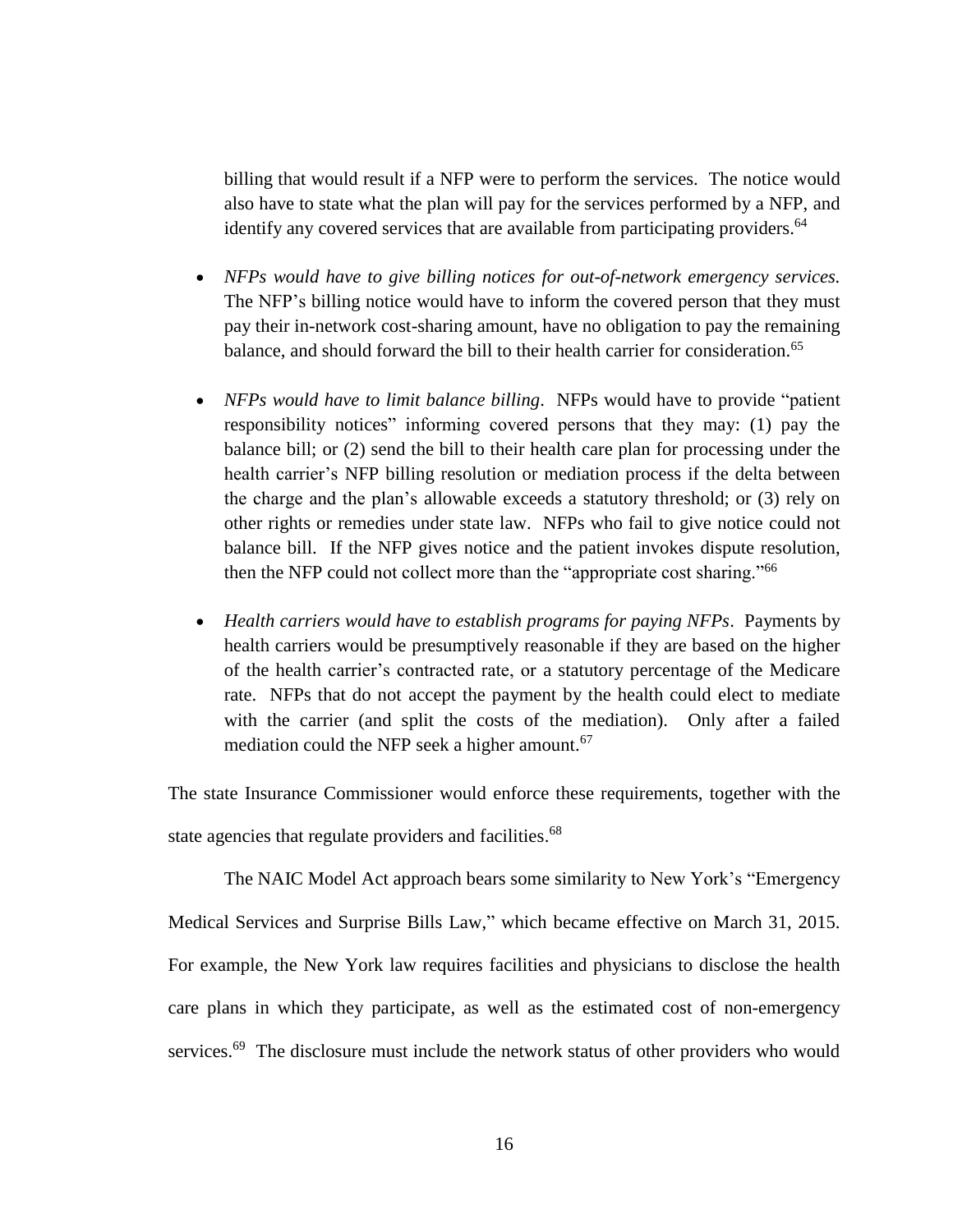participate in treating the patient yet would bill separately.<sup>70</sup> Additionally, the New York Law limits balance billing by non-participating physicians:

- *Non-emergency Services*. If an insured patient receives services from a nonparticipating physician, and the physician accepts an assignment of benefits, then the physician cannot balance bill. The payor must pay the physician the billed amount or try to negotiate another amount. If the physician has not accepted an assignment or the patient is uninsured, then the physician may balance bill.<sup>71</sup>
- *Emergency Services*. If the patient is insured and the physician has not accepted an assignment of benefits, then the payor must pay the physician a reasonable fee and ensure that the patient pays no more than if they were in-network. If the patient is uninsured, then the physician may bill the full amount.<sup>72</sup>

If the parties dispute the amount or obligation to pay, then they may pursue the issue in a new dispute resolution program managed by the Department of Financial Services.<sup>73</sup>

On October 16, 2015, New York Attorney General Eric Schneiderman announced settlements of enforcement actions against four urgent care centers for alleged violations of the New York law. Under the settlements, each urgent care center must enhance its disclosures to patients, take steps to ensure that patients do not incur out-of-network costs if the required information is not communicated to the patient, *and require all health care providers at the center to be an in-network participating provider with all health care*  plans with which the center contracts as an in-network participating provider.<sup>74</sup> The settlements create a strong incentive for facilities to mitigate compliance risks by insisting that all of their health care providers maintain parallel network contracts.

If additional states enact protections against surprise bills similar to those found in the New York law or the NAIC Model Act, then NFPs may face increased pressure to go in network. The pressure may come from facilities seeking to reduce compliance risks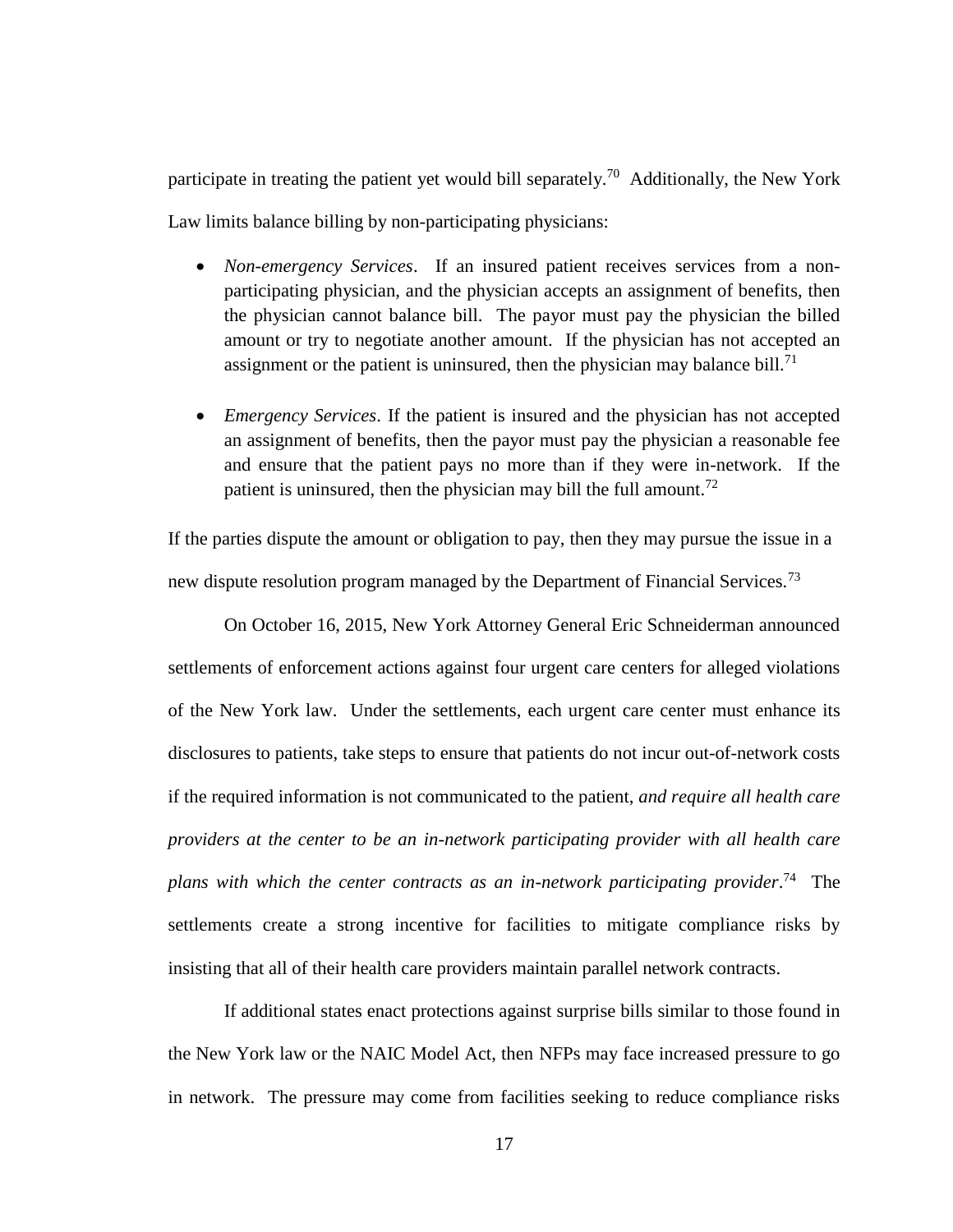and administrative burdens. It may also come from issuers that gain the statutory right to make benchmark payments to NFPs that are presumptively reasonable. If the NFP's prospect of recovering more than the benchmark payment is low given the presumption of reasonableness (and any procedural hurdles imposed by statute, such as mediation), then it makes economic and practical sense to go in network. In short, an unintended consequence of surprise bills laws may be increased network contracting.

# **III. CMS has proposed that the States adopt minimum quantitative network adequacy standards for MCOs due to variations in state requirements.**

Most of the States administer their state Medicaid programs by contracting with managed care organizations (MCOs). CMS requires such States to ensure that each MCO "[m]aintains and monitors a network of appropriate providers that is supported by written agreements and is sufficient to provide adequate access to all services covered under the contract."<sup>75</sup> Additionally, each MCO must: require its providers to meet State standards for timely access to care and services; ensure that network providers offer hours that are no less than the hours for commercial enrollees; and make services available 24 hours a day, 7 days a week, when medically necessary.<sup>76</sup>

At the time of contracting, the MCO must provide supporting documentation demonstrating that the MCO "[o]ffers an appropriate range of preventive, primary care, and specialty services that is adequate for the anticipated number of enrollees for the service area."<sup>77</sup> The documentation must also show that the MCO "[m]aintains a network of providers that is sufficient in number, mix, and geographic distribution to meet the needs of the anticipated number of enrollees in the service area."<sup>78</sup> Such documentation may also be required when there are significant changes in the MCO's operations.<sup>79</sup>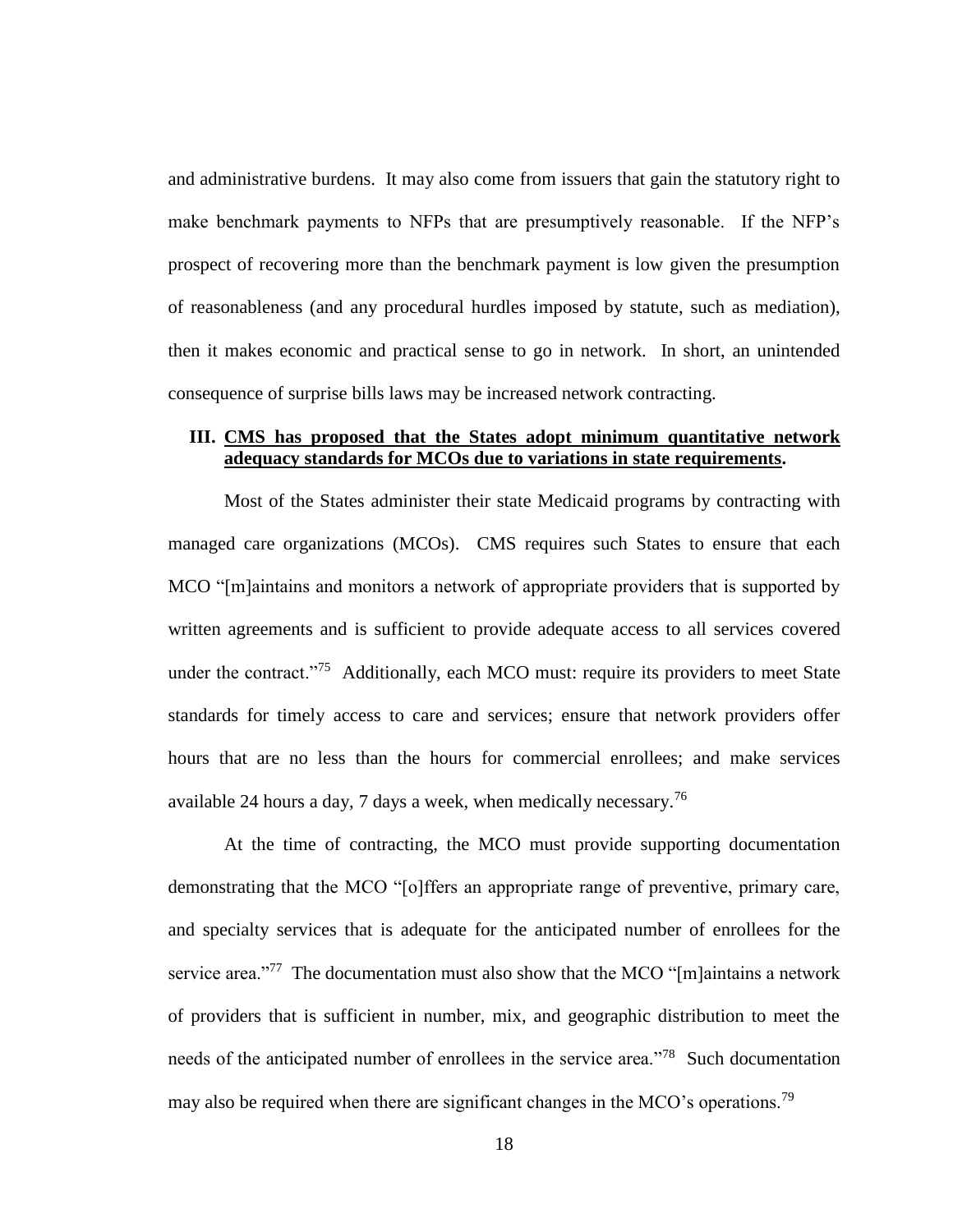On June 1, 2015, CMS issued a proposed rule that would amend these standards in primarily three respects. First, the network adequacy standard would be strengthened to require that services be available and accessible *in a timely manner*. 80 Second, the proposed rule would require the States to adopt minimum time and distance standards for seven provider types.<sup>81</sup> The States would develop their standards based on seven factors.<sup>82</sup> The standards would apply only to those provider types that are among the seven listed by CMS, and are covered by the State's MCO contract.<sup>83</sup> Third, the MCOs would have to provide supporting documentation of their compliance annually.<sup>84</sup>

These modest reforms may benefit out-of-network providers seeking in-network contracts with MCOs because many current State standards are neither rigorous nor vigorously enforced. Indeed, the HHS Office of Inspector General (OIG) recently surveyed State Medicaid agencies and found that:

State standards for access to care vary widely. For example, standards range from requiring 1 primary care provider for every 100 enrollees to 1 primary care provider for every 2,500 enrollees. Additionally, standards are often not specific to certain types of providers or to areas of the State. States have different strategies to assess compliance with access standards, but they do not commonly use what are called "direct tests," such as making calls to providers. Further, most States did not identify any violations of their access standards over a 5-year period. …. Finally … CMS provides limited oversight of State access standards.<sup>85</sup>

The OIG also assessed provider availability in Medicaid managed care. Its findings on

availability paralleled those which it made regarding access:

We found that slightly more than half of providers could not offer appointments to enrollees. Notably, 35 percent could not be found at the location listed by the plan, and another 8 percent were at the location but said that they were not participating in the plan. An additional 8 percent were not accepting new patients. Among the providers who offered appointments, the median wait time was 2 weeks. However, over a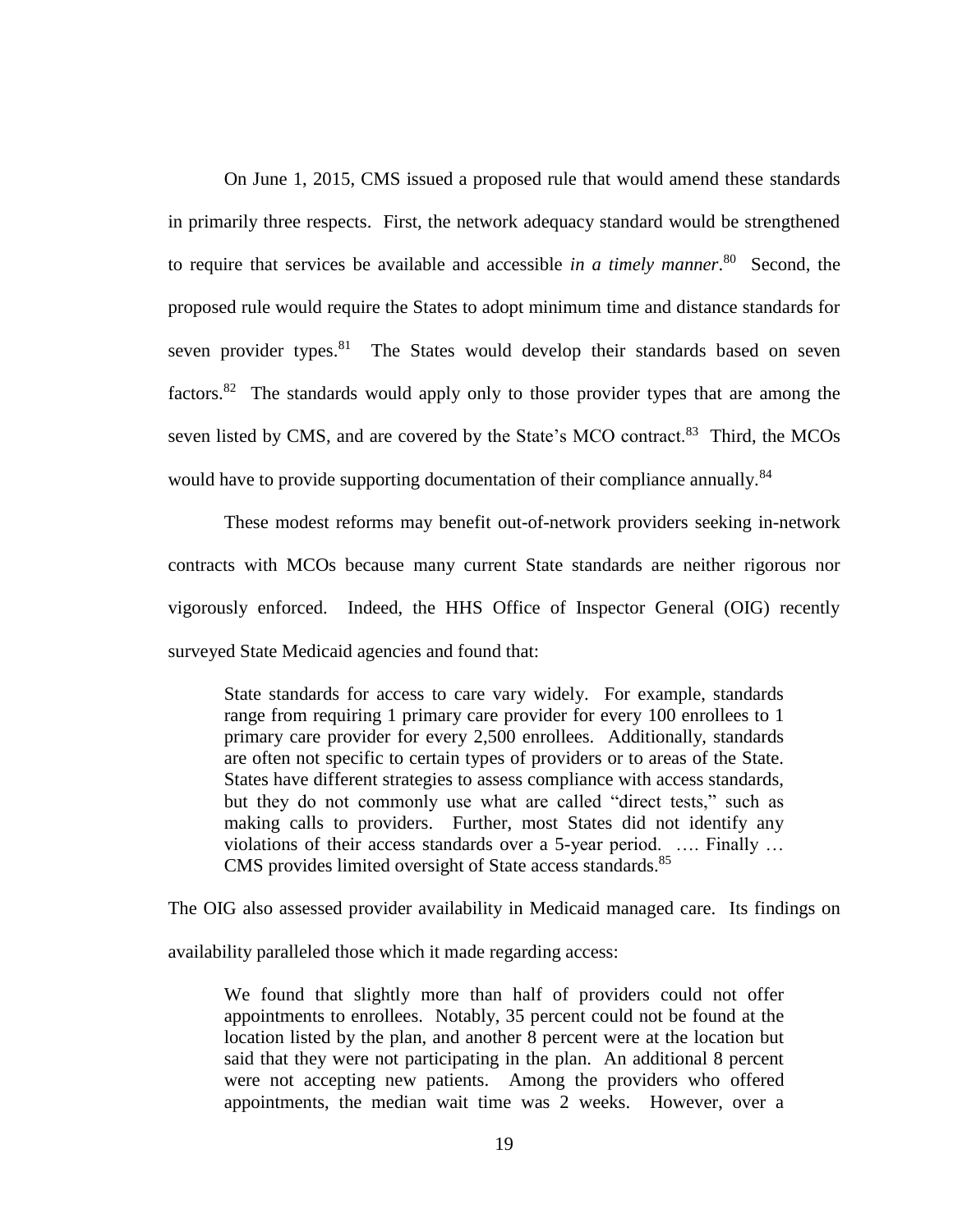quarter had wait times of more than 1 month, and 10 percent had wait times longer than 2 months. Finally, primary care providers were less likely to offer an appointment than specialists; however, specialists tended to have longer wait times.<sup>86</sup>

In States with lax standards or enforcement, even modest pressure on MCOs to expand their networks may increase the leverage of providers in network contracting.

Any increased leverage could have a significant impact on contract negotiations because of the limited remedies available to out-of-network providers. Federal law authorizes MCOs to pay—and requires out-of-network emergency services providers to accept—the original Medicaid rate as payment in full for emergency services. $87$  MCOs are obligated to "adequately and timely" cover out-of-network non-emergency services only if the services are necessary, covered by the State's contract with the MCO, and unavailable through the MCO's network. $88$ 

Such situations are infrequent due to the pre-authorization regimes of the MCOs. When they do arise, the out-of-network provider must coordinate with the MCO to ensure that the "cost to the enrollee is no greater than it would be if the services were furnished within the network."<sup>89</sup> Some States have adopted regulations mandating the rate payable to the out-of-network provider.<sup>90</sup> Other States have attempted to address the issue in their MCO contracts.<sup>91</sup> If the out-of-network provider is not obligated to accept a specific rate, and cannot agree with the MCO on the amount due, then the state courts are likely to have jurisdiction.<sup>92</sup> A few courts have recognized that out-of-network providers may recover the reasonable value of their services from MCOs under a *quantum meruit* theory.<sup>93</sup> But the law varies by state. And it is underdeveloped. So both sides have a strong incentive to negotiate a reasonable resolution to any payment dispute.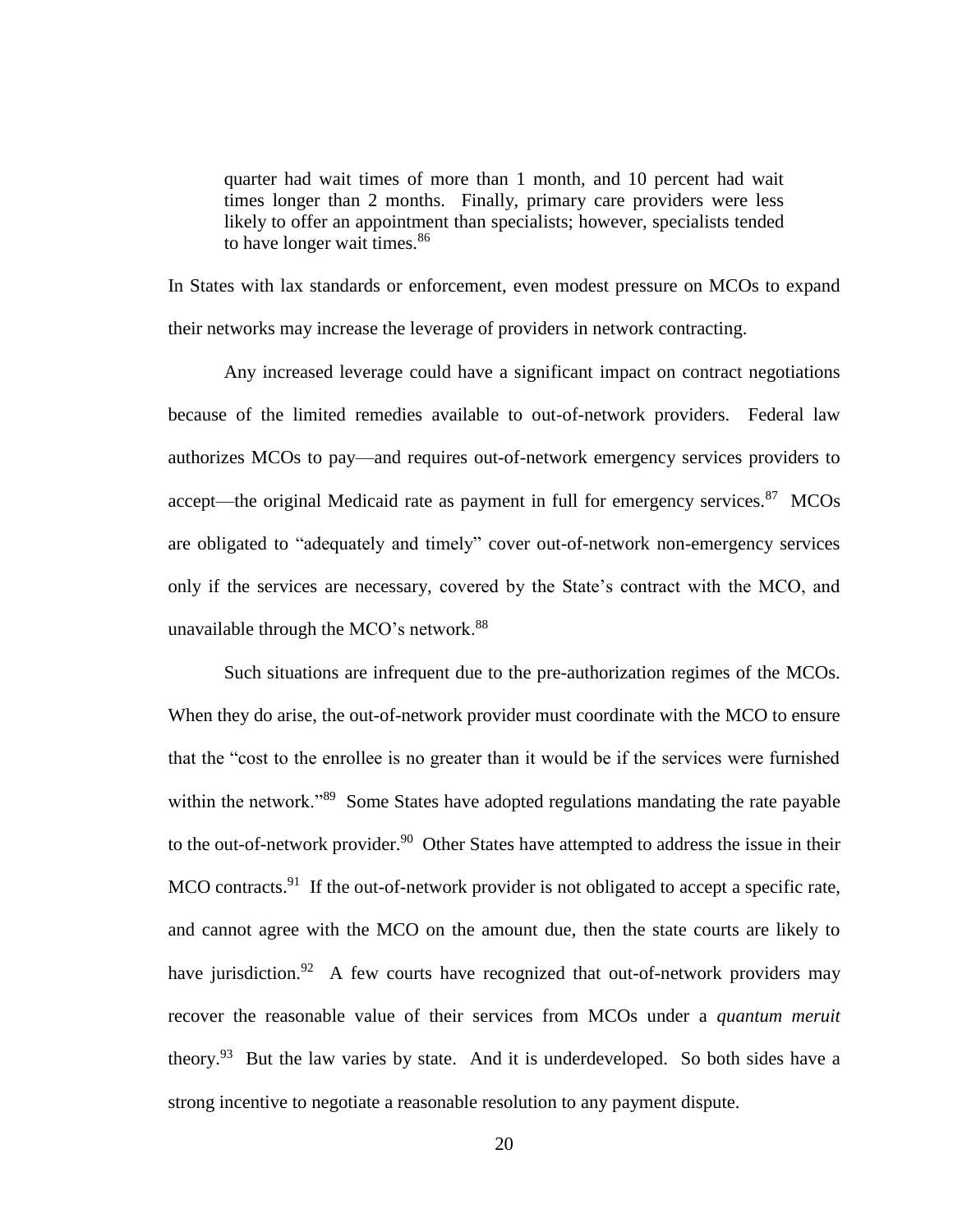#### **IV. Commercial payors are still on offense against out-of-network providers.**

One of the primary goals of any provider network is cost containment. To meet that goal, the payor must limit referrals to out-of-network providers, and maintain financial incentives that steer members to in-network providers. A provider network may erode if in-network providers refer enrollees to out-of-network providers, or if out-ofnetwork providers waive enrollee cost-sharing. In recent years, payors have sought to protect the integrity of their networks by going on offense against providers who engage in such practices. The trend of offensive payor litigation shows no signs of stopping. Recent examples are discussed below.

A. Out-of-network facilities that receive unauthorized referrals from in-network physician owners may face tort liability.

The district court in *Aetna Life Insurance Company v. Huntingdon Valley Surgery Center*, No. 13-03101, 2015 WL 5439223 (E.D.Pa. Sept. 15, 2015) recently held that Aetna could take its tortious interference claims against two physician-owned surgery centers to trial. The surgery centers were out-of-network with Aetna. Their physician owners were in-network, and had agreed in their provider contracts to refer patients only to facilities approved in advance by Aetna. They allegedly breached their contractual obligations by referring patients to their surgery centers (which Aetna had not approved). The surgery centers allegedly induced the breaches by offering the physicians increased equity stakes based on referrals of Aetna members. Additionally, the surgery centers "waived most of the high out-of-pocket payments for Aetna members."

The surgery centers moved for summary judgment, arguing that Aetna's payment of claims and pre-certification of services were tantamount to approvals of the surgery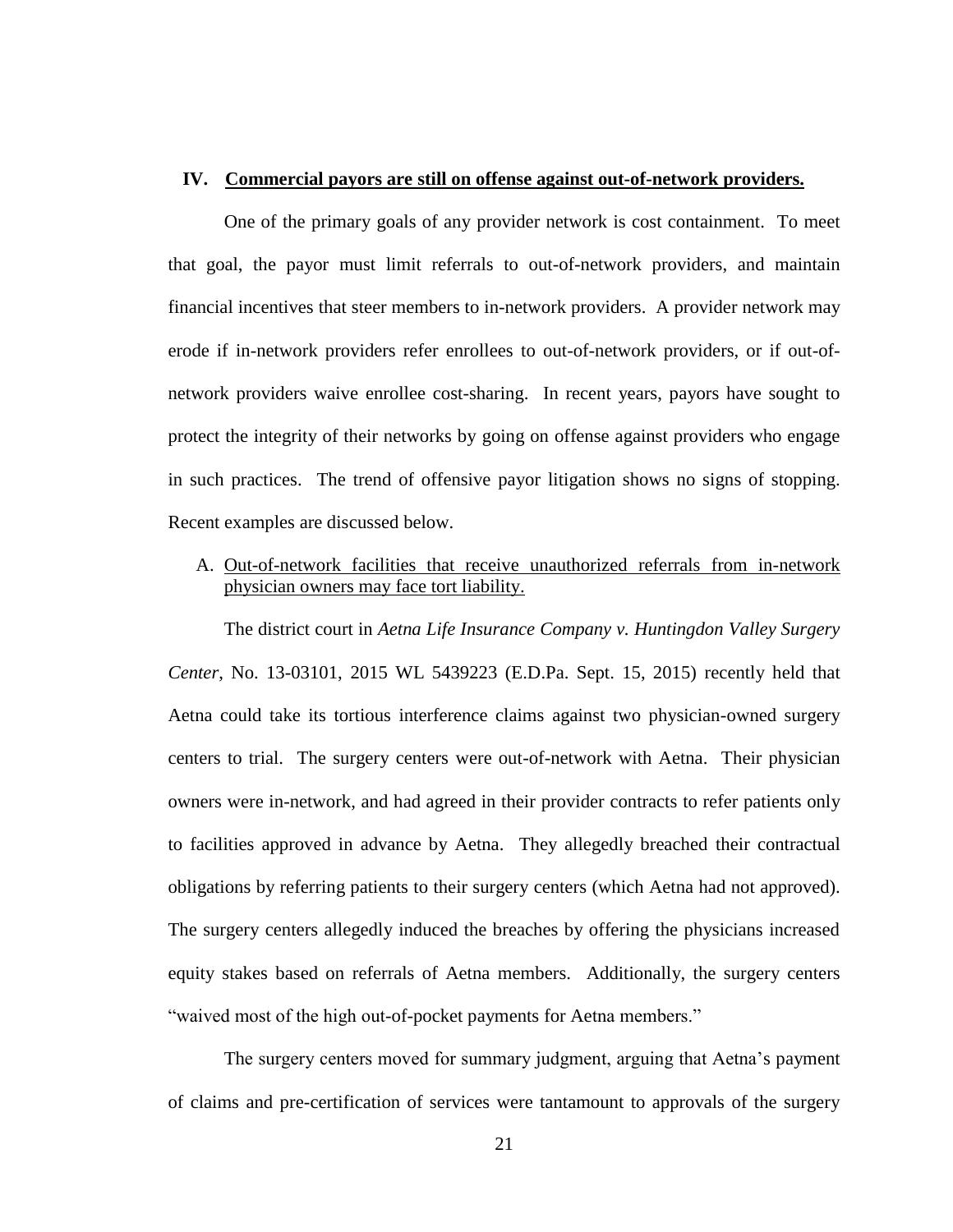centers. In opposition, Aetna pointed out that it could have paid past claims for reasons besides approving the surgery centers. Aetna also introduced testimony establishing that pre-certification was simply a verification of coverage under the member's plan, and not an approval. Consequently, the Court denied summary judgment.

B. Cost-sharing waivers by out-of-network providers remain a litigation target.

The district court in *Aetna, Inc. v. Health Diagnostic Laboratory, Inc.*, No. 15- 1868, 2015 WL 9460072 (E.D.Pa. Dec. 28, 2015) has permitted Aetna to pursue discovery on its fraud and tortious interference claims against a marketing firm that allegedly participated in a kickback scheme with out-of-network clinical laboratories. According to Aetna, the marketing firm facilitated arrangements whereby: (i) the physicians received fees in return for referring patients to the laboratories, (ii) the laboratories waived member cost-sharing and billed Aetna without disclosing the waivers, (iii) Aetna overpaid the laboratories due to the active concealment of the waivers, and (iv) the marketing firm received a percentage of Aetna's payments as a commission. The marketing firm moved to dismiss on the ground that neither they nor the laboratories made affirmative misrepresentations. The district court denied the motion because Aetna alleged that the marketing firm participated in the scheme, and the laboratories actively concealed their conduct with the intent to deceive.

The district court in *Connecticut General Life Insurance Company and Cigna Health and Life Insurance Company v. Southwest Surgery Center, LLC*, No. 14-CV-08777, 2015 WL 6560536 (N.D.Ill. Oct. 29, 2015) reached a similar conclusion. Cigna alleged that an out-of-network surgery center engaged in "fee-forgiving" by failing to bill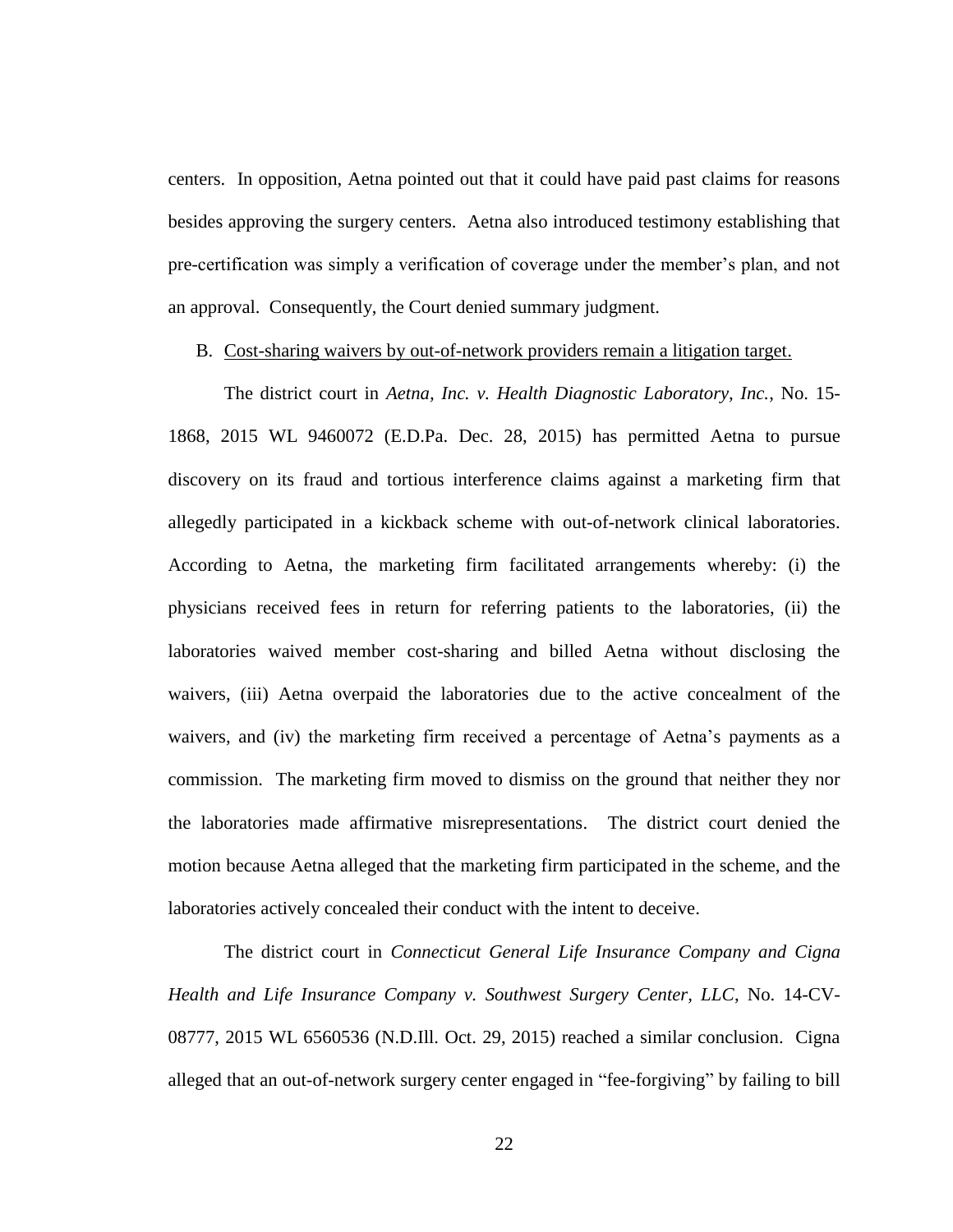patients for deductibles and coinsurance under the plan terms, and then submitting claims for reimbursement that grossly overstated its actual charges for each patient's care. Such conduct allegedly caused Cigna to overpay more than \$800,000 in plan benefits. The district court determined that Cigna's allegations were sufficient to state claims against the surgery center for fraud and negligent misrepresentation.

 $842$  C.F.R. § 422.101(b)(1)-(5).

 $\overline{\phantom{a}}$ 

 $9$  42 C.F.R. § 422.112(a)(1)(i). The only exception made is for MA regional plans, *i.e.*, plans spanning multiple counties, which may establish availability and accessibility through other means, including reliance on out-of-network providers. 42 C.F.R. § 422.112(a)(1)(ii).

<sup>10</sup> 42 C.F.R. § 422.112(a)(6)(i).

<sup>11</sup> CY2016 MA HSD Provider and Facility Specialties and Network Adequacy Guidance, at p. 1, *available at*: https://www.cms.gov/Medicare/Medicare-Advantage/MedicareAdvantageApps/Downloads/CY2016\_MA\_HSD\_Network\_Criteria\_Guidance.pdf (last visited Oct. 28, 2015)

 $12$  42 C.F.R. § 422.112(a)(6)(i).

<sup>13</sup> 42 C.F.R. § 422.111(b)(3).

<sup>&</sup>lt;sup>1</sup> Medicare Advantage 2015 Spotlight: Enrollment Market Update, The Henry J. Kaiser Family Foundation, *available at*: http://kff.org/medicare/issue-brief/medicare-advantage-2015-spotlight-Foundation, *available at*: http://kff.org/medicare/issue-brief/medicare-advantage-2015-spotlightenrollment-market-update/ (last visited Feb. 6, 2016).

<sup>2</sup> Total Marketplace Enrollment and Fin. Assistance, The Henry J. Kaiser Family Foundation, *available at*: http://kff.org/health-reform/state-indicator/total-marketplace-enrollment-and-financial-assistance/ (last visited Feb. 6, 2016). HHS does not fund QHPs. Rather, the U.S. Department for the Treasury pays advance premium tax credits to the issuers of QHPs whose members elect to use their annual tax credit to buy down their monthly premiums.

<sup>3</sup> Total Medicaid Managed Care Enrollment, The Henry J. Kaiser Foundation, *available at*: http://kff.org/medicaid/state-indicator/total-medicaid-mc-enrollment/ (last visited Feb. 6, 2016).

<sup>4</sup> Avalere Analysis: Medicaid Managed Care Enrollment Set to Grow by 13.5 Million, *available at*: http://avalere.com/expertise/managed-care/insights/avalere-analysis-medicaid-managed-care-enrollmentset-to-grow-by-13.5-milli (last visited Feb. 6, 2016)

<sup>5</sup> The Skinny on Narrow Networks in Health Insurance, Penn LDI, *available at*: http://ldi.upenn.edu/brief/skinny-narrow-networks-health-insurance-marketplace-plans (last visited Oct. 28, 2015).

<sup>6</sup> Bob Herman, *Network squeeze: Controversies continue over narrow health plans*, Modern Healthcare March 28, 2015

 $742$  U.S.C. § 1395w–22(a)(1)(A).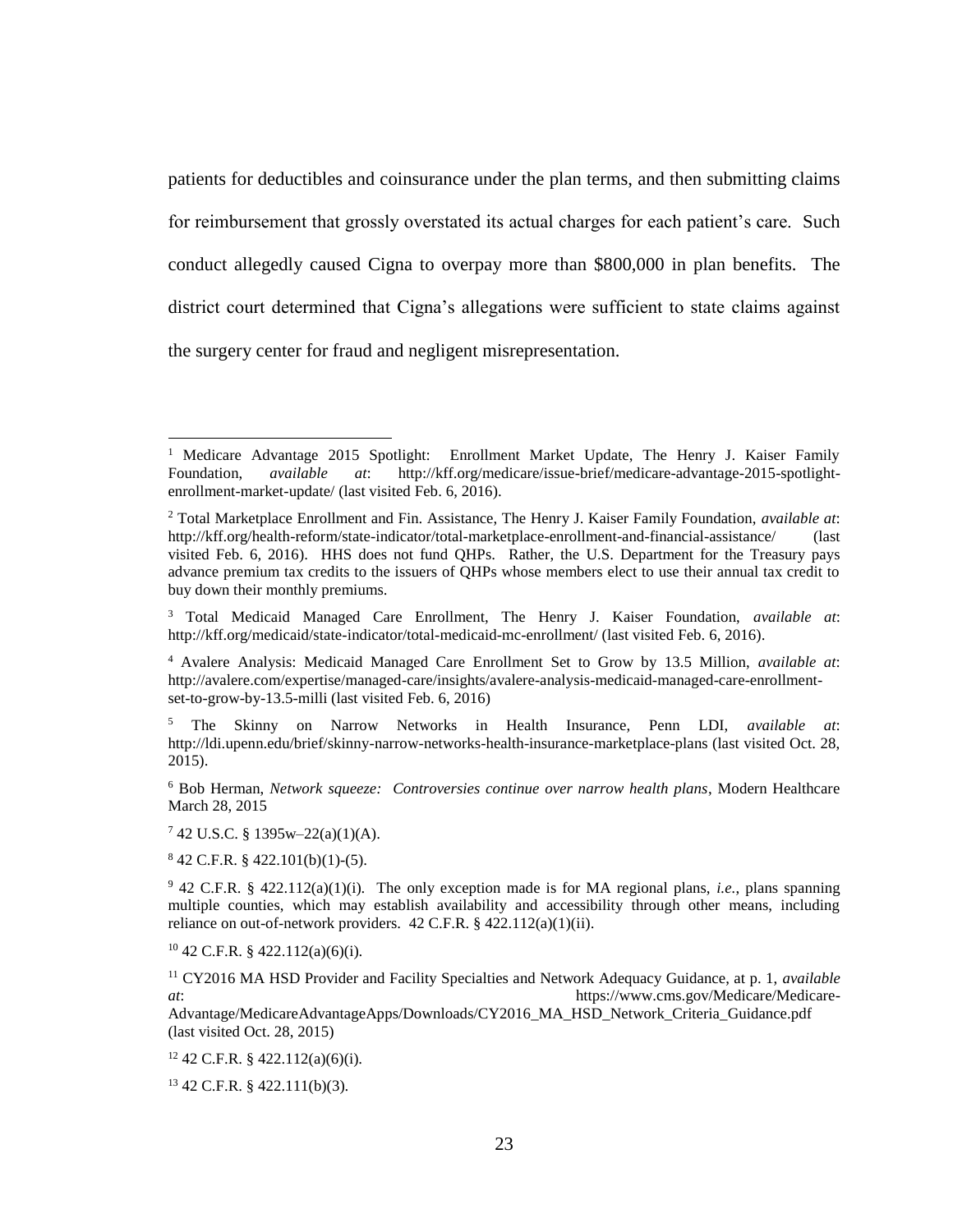<sup>14</sup> 42 C.F.R. § 422.111(e).

<sup>15</sup> Medicare Advantage: Actions Needed to Enhance CMS oversight of Provider Network Adequacy, GAO-15-710 (August 2015)

<sup>16</sup> Announcement of Calendar Year (CY) 2016 Medicare Advantage Capitation Rates and Medicare Advantage and Part D Payment Policies and Final Call Letter, at Attachment VII, pp. 138-140 (Final Call Letter) (April 6, 2015), *available at*: https://www.cms.gov/Medicare/Health-Plans/MedicareAdvtgSpecRateStats/Announcements-and-Documents-Items/2016Announcement.html (last visited Oct. 28, 2015).

<sup>17</sup> *Id.* (emphasis added).

<sup>18</sup> *Id*.

 $\overline{\phantom{a}}$ 

<sup>19</sup> *Heckler v. Ringer*, 466 U.S. 602, 614-15 (1984).

<sup>20</sup> *Acquisito v. Secure Horizons*, 504 Fed.App'x. 855, 856 (11th Cir. 2013) (citing *Cochran v. U.S. Health Care Fin. Admin.,* 291 F.3d 775, 778–79 (11th Cir.2002)).

<sup>21</sup> *Hopewell Nursing Home, Inc. v. Heckler*, 784 F.2d 554 (4th Cir. 1986) (citing *Heckler*, 466 U.S. 602).

<sup>22</sup> 42 C.F.R. §§ 422.100(b)(2), 422.216(a)(2), 422.214(a)(1). Providers of services under Section 1861(u) of the Social Security Act would have to accept the original Medicare amount, less any payments for indirect and direct medical education costs under 42 C.F.R. §§ 412.105(g) and 413.76, respectively. 42 C.F.R. 422.214(b). Section 1861(u) providers are hospitals, critical access hospitals, skilled nursing facilities, comprehensive outpatient rehabilitation facilities, home health agencies, and hospice programs.

<sup>23</sup> MA Payment Guide for Out of Network Payments (4/15/2015), https://www.cms.gov/Medicare/Health-Plans/MedicareAdvtgSpecRateStats/Downloads/OONPayments.pdf.

 $24$  42 C.F.R. § 422.566(b)(2)(i)-(ii).

 $25$  42 C.F.R. § 422.566(b)(3)

<sup>26</sup> 42 C.F.R. §§ 422.566(c)(1)(i)-(ii).

 $27$  42 C.F.R. § 422.574(a), (b), (d).

<sup>28</sup> 42 C.F.R. § 422.576.

<sup>29</sup> 42 C.F.R. §§ 422.582(a), (d); Medicare Managed Care Manual Ch. 13, §§ 10.4.1 – 10.4.3, 60.1, 70.1.

 $30\,42$  C.F.R. §§  $422.582(a)$ , (d); Medicare Managed Care Manual Ch. 13, §§  $60.1 - 60.1.1$ , 70.1.

<sup>31</sup> Medicare Managed Care Manual Ch. 13, § 60.1.1.

 $32$  42 C.F.R. § 422.592(a), (c).

<sup>33</sup> 42 C.F.R. § 422.600(a), 422.602(a), (c); Medicare Managed Care Manual Ch. 13, §§ 100 - 100.2.

<sup>34</sup> 42 C.F.R. § 402.608; Medicare Managed Care Manual Ch. 13, §§ 110 – 110.3.

<sup>35</sup> 42 U.S.C. §§ 1395w-22(g)(5); 42 C.F.R. §§ 405.1006, 405.1136, 422.612(a)-(c); Medicare Managed Care Manual Ch. §§ 120, 121.1.

<sup>36</sup> Federal courts have reached conflicting opinions on whether a claim by a contract provider arises under the Medicare Act. *Compare Assoc. Rehab. Recovery, Inc. v. Humana Med. Plan, Inc.*, 76 F.Supp.3d 1388, 1392-93 (S.D.Fla. 2014) (finding that claim arose under Medicare Act because it required an analysis of MA plan documents and would impact the government financially) *and RenCare, Ltd. v. Humana Health Plan of Texas, Inc.*, 395 F.3d 555 (5th Cir. 2004) (reaching opposite conclusion).

<sup>37</sup> 42 U.S.C. §18031(c)(1)(B).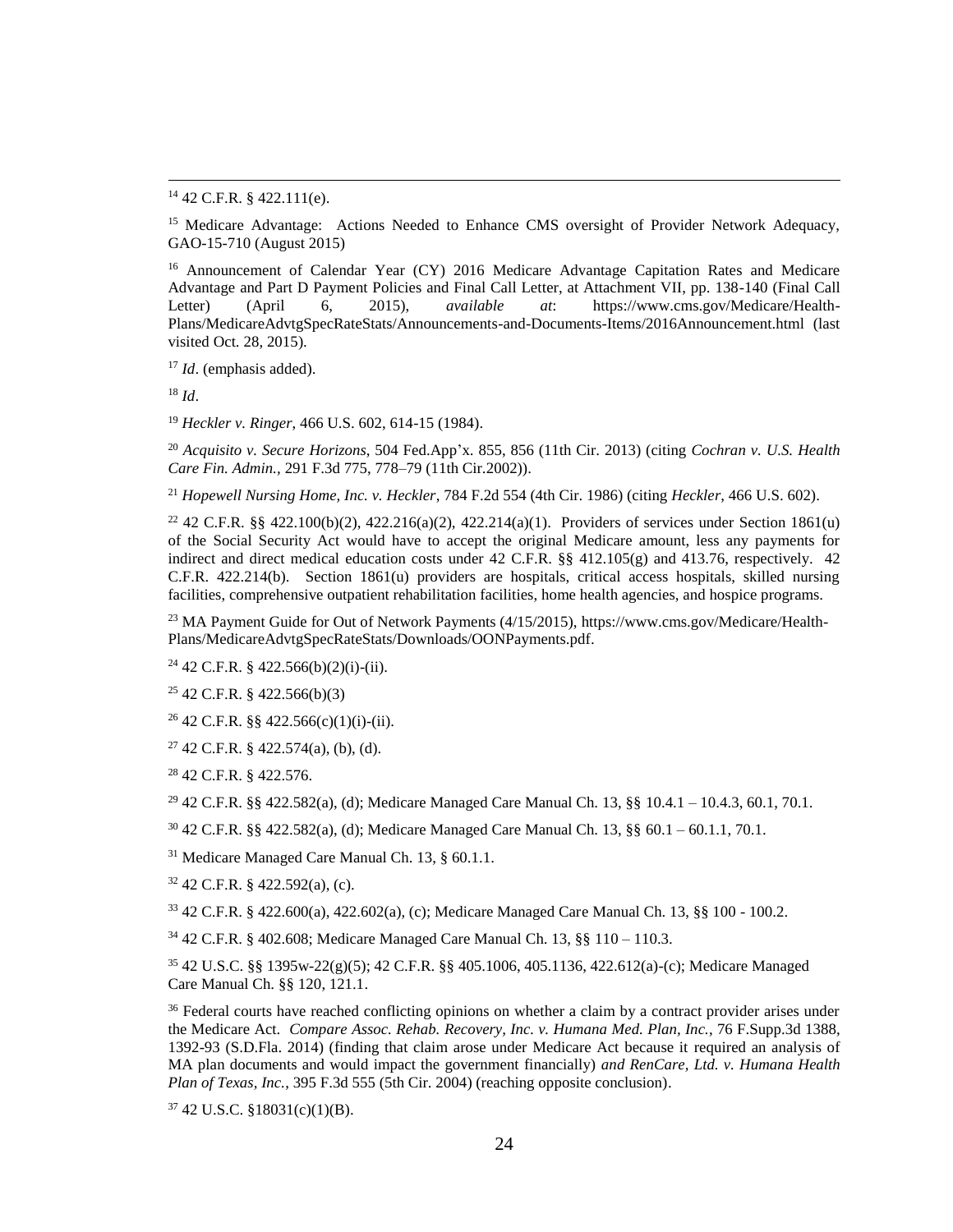<sup>38</sup> 45 C.F.R. § 156.230(a)(2).

<sup>39</sup> 45 C.F.R. § 156.230(b).

<sup>40</sup> Patient Protection and Affordable Care Act; HHS Notice of Benefit and Payment Parameters for 2017, 80 FR 75,488, 75,549 (proposed Dec. 2, 2015) (to be codified at 45 C.F.R. pt. 156).

<sup>41</sup> *Id*.

 $\overline{\phantom{a}}$ 

<sup>42</sup> *Id*. at 75,550.

<sup>43</sup> *Id*.

<sup>44</sup> Draft 2017 Letter to Issuers in the Federally-facilitated Marketplaces, at p. 26 (Dec. 23, 2015), available at: https://www.cms.gov/CCIIO/Resources/Regulations-and-Guidance/Downloads/Draft-2017-Letter-to-Issuers-12-23-2015\_508.pdf (last visited Feb. 6, 2015).

<sup>45</sup> *Id*. at p. 24.

<sup>46</sup> NAIC Health Benefit Plan Network Access and Adequacy Model Act § 5.A.(1) (Oct. 12, 2015), http://www.naic.org/documents/committees\_b\_rftf\_namr\_sg\_exposure\_revised\_draft\_proposed\_revisions\_ mcpna\_model\_act.pdf ("A health carrier providing a network plan shall maintain a network that is sufficient in numbers and appropriate types of providers, including those that serve predominantly low income, medically underserved individuals, to assure that all covered services to covered persons, including children and adults, will be accessible without unreasonable travel or delay.").

<sup>47</sup> *Id.* at § 5.B.(1) – (9).

<sup>48</sup> HHS Notice of Benefit and Payment Parameters for 2017, 80 FR at 75,551.

<sup>49</sup> *Id*. at 75,552.

<sup>50</sup> *Id*. at 75,585.

<sup>51</sup> *Id*.

 $52$  NAIC Model Act § 6.L. $(1)$ . $(a)$ - $(b)$ .

<sup>53</sup> *Id*. at § 6.L.(1).(c).

 $54$  *Id.* at § 6.L.(1).(b).

 $55$  *Id.* at § 6.L. $(2)$ . $(c)$  $(i)$ - $(ii)$ .

<sup>56</sup> *Id*. at § 6.L.(2).(c).(iii).(IV).(a)-(e).

 $57$  *Id.* at § 6.L.(2).(c).(iv).(I)-(II).

<sup>58</sup> HHS Notice of Benefit and Payment Parameters for 2017, 80 FR at 75,586; NAIC Model Act  $§ 6.L.(2).(a).(i).(I)-(IV).$ 

<sup>59</sup> A "life threatening health condition" means "a disease or condition for which likelihood of death is probable unless the course of the disease or condition is interrupted." NAIC Model Act  $\S 6.L.(2).(a).(ii)$ . A "serious acute condition" means "a disease or condition requiring complex ongoing care which the covered person is currently receiving, such as chemotherapy, post-operative visits, or radiation therapy." NAIC Model Act § 6.L.(2).(a).(iii).

<sup>60</sup> HHS Notice of Benefit and Payment Parameters for 2017, 80 FR at 75,551.

<sup>61</sup> HHS Notice of Benefit and Payment Parameters for 2017, 80 FR at 75,586.

<sup>62</sup> *Id*.

<sup>63</sup> NAIC Model Act § 7.B.(1)-(2).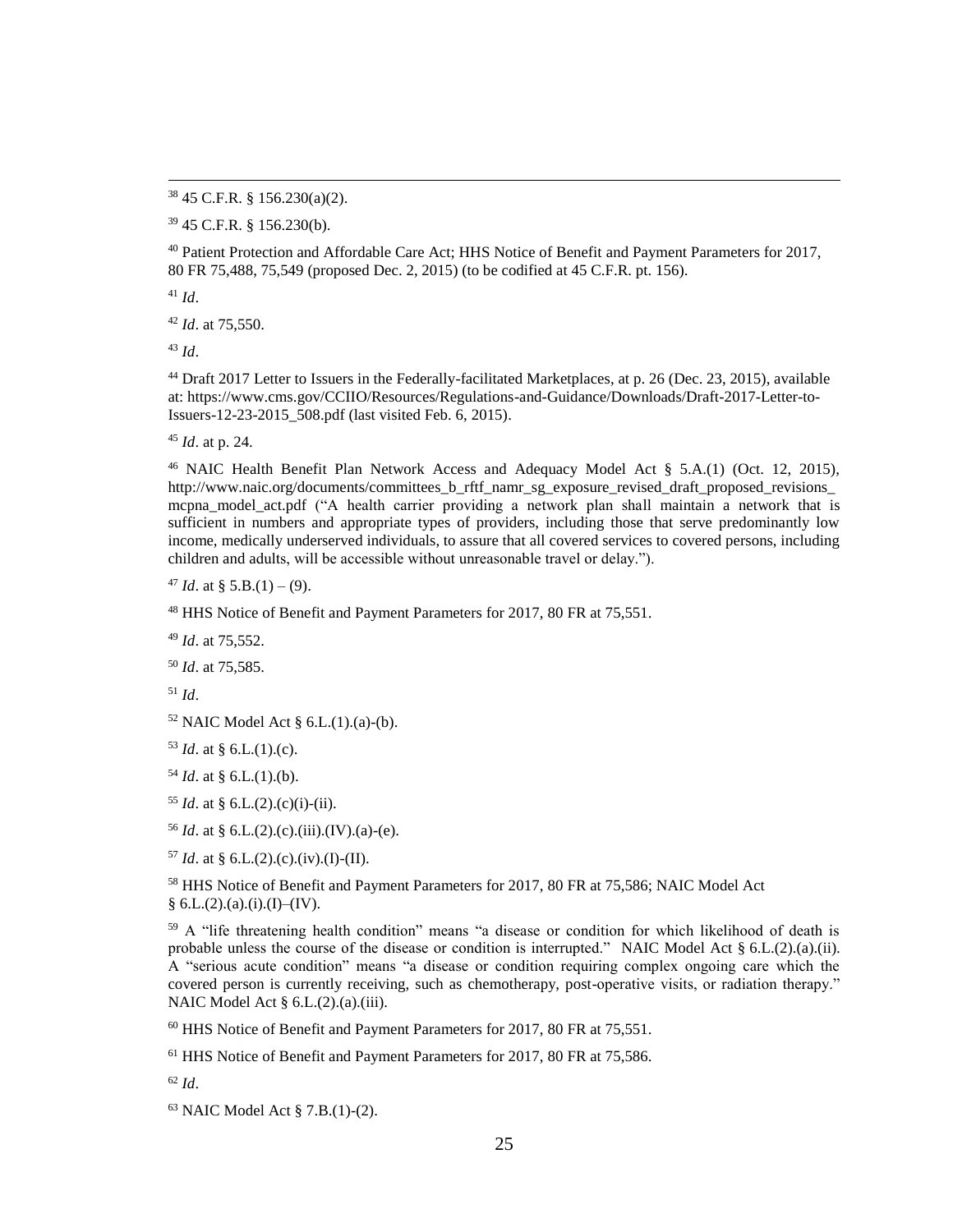*Id*. at § 7.I.

N.Y. Pub. Health Law § 24.

*Id.*

 $\overline{\phantom{a}}$ 

<sup>71</sup> N.Y. Fin. Servs. Law at §§ 606, 607(a), 607(b).

N.Y. Ins. Law § 3241(c); N.Y. Fin. Servs. Law §§ 605(a)-(b).

<sup>73</sup> *Id.* at §§  $605(a)-(b)$ ,  $607(a)-(b)$ .

 Press Release, A.G. Schneiderman Announces Agreements With NYC & Long Island Urgent Care Centers To Improve Disclosure Of Accepted Insurance Plans (Oct. 16, 2015)**,** http://www.ag.ny.gov/pressrelease/ag-schneiderman-announces-agreements-nyc-long-island-urgent-care-centers-improve.

42 C.F.R. § 438.206(b)(1).

42 C.F.R. § 438.206(c)(1)(i)-(iii).

42 C.F.R. § 438.207(b)(1).

42 C.F.R. § 438.207(b)(2).

42 C.F.R. § 428.207(c)(2)(i)-(ii).

 Medicaid and Children's Health Insurance Program (CHIP) Programs; Medicaid Managed Care, CHIP Delivered in Managed Care, Medicaid and CHIP Comprehensive Quality Strategies, and Revisions Related to Third Party Liability, Proposed Rules, 80 FR 31,098, 31,147 (June 1, 2015) (to be codified at 42 C.F.R. pt. 438).

 The seven provider types are: (1) Primary care, adult and pediatric; (ii) OB/GYN; (iii) Behavioral health; (iv) Specialist, adult and pediatric; (v) Hospital; (vi) Pharmacy; and (vii) Pediatric dental. *Id*. at 31,271.

<sup>82</sup> The factors would include the numbers and types of providers required to furnish the services, the number and types of providers who are not accepting new Medicaid patients, and the geographic location of health care providers and Medicaid enrollees (considering the distance, travel time, and means of transportation ordinarily used by such enrollees). *Id*.

*Id*. at 31,145.

*Id*. at 31,148.

 U.S. Department of Health and Human Services—Office of Inspector General, OEI-02-11-00320, State Standards for Access to Care in Medicaid Managed Care (2014).

 U.S. Department of Health and Human Services—Office of Inspector General, OEI-2-13-00670, Access to Care: Provider Availability in Medicaid Managed Care (2014).

42 U.S.C. § 1396u-2(b)(2)(D).

42 C.F.R. § 438.206(b)(4).

42 C.F.R. § 438.206(b)(5).

*Id*. at § 8.A.(1)-(2).

*Id*. at § 7.C.(1).

*Id*. at § 7.D.(1)-(5).

*Id*. at § 7.E., F., G.